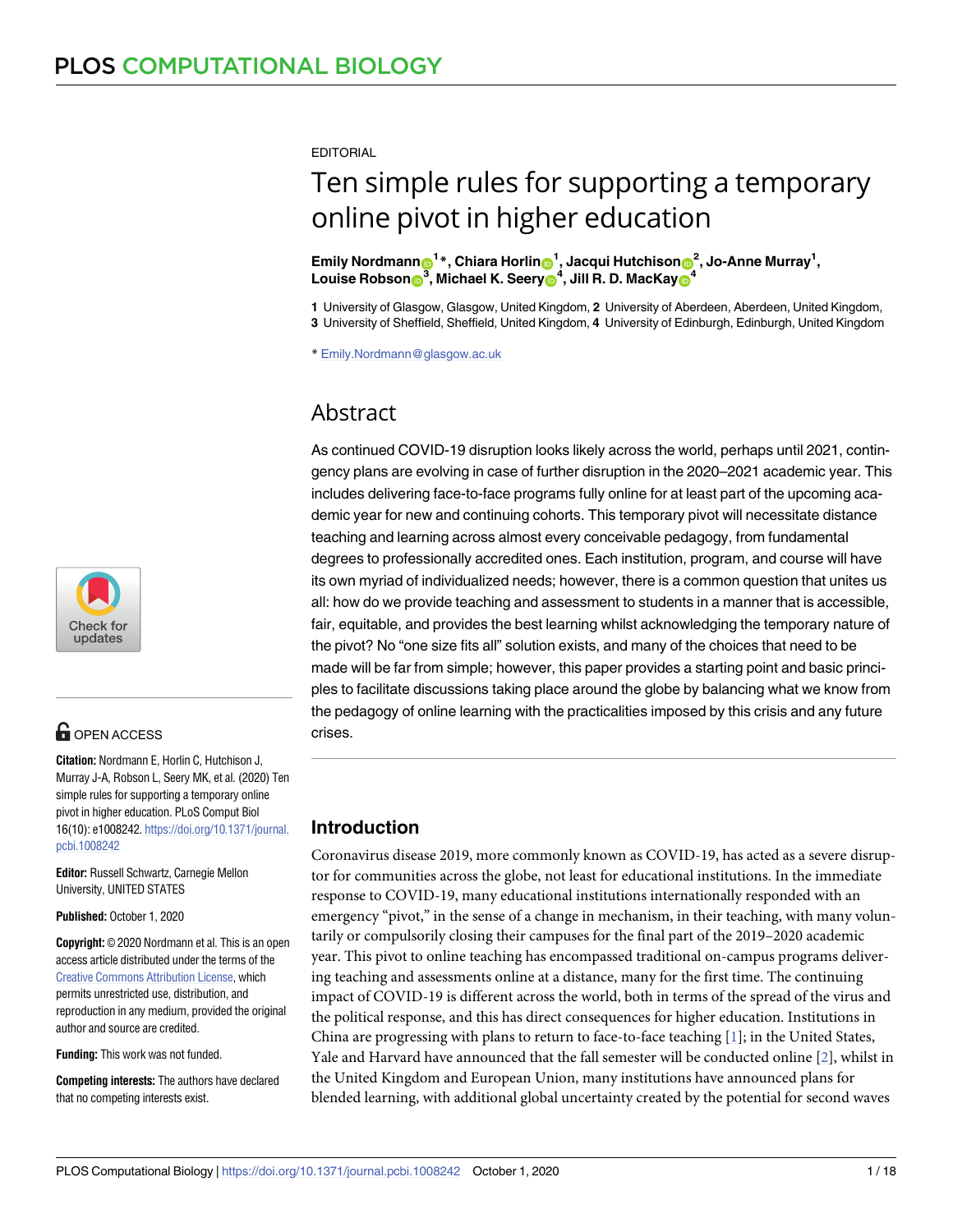<span id="page-1-0"></span>or local outbreaks. Plans for a temporary move to greater online delivery, whether fully remote or blended, will necessitate distance teaching and learning across almost every conceivable pedagogy, from fundamental degrees to professionally accredited ones. Each institution, program, and course will have its own myriad of individual needs (and each constrained by country-specific regulations, quality assurance procedures, and COVID-19 restrictions); however, there is a common question that unites us all: how do we provide teaching and assessment to students in a manner that is accessible, fair, equitable, and provides the best learning whilst acknowledging the temporary nature of this teaching? We must learn from and share best practices across the sector and not dismiss the findings in other disciplines, while recognizing that no "one size fits all" solution exists. The level of support, resources, and expertise will vary hugely between institutions, and many of the choices that need to be made will be far from simple; however, this paper identifies 10 guiding principles that balance pedagogical best practices of online learning with pragmatism necessary during this crisis. More than that, we aim to identify inclusive practices and approaches that can not only be used in any future emergency that would make on-campus teaching difficult but that may change higher education for the better as part of the new normal.

#### **Rule 1: A temporary pivot is not the same as emergency remote teaching or online distance learning**

A temporary pivot to online teaching needs to be selective in what it incorporates from both emergency remote teaching and specialized online courses. Additionally, higher education (HE) management and policy makers must recognize the unique and fundamentally imperfect nature of this work and treat course evaluations, student satisfaction, and teaching quality assessments with extreme caution during this period. There is a fundamental and important distinction between this temporary distance teaching and what we traditionally consider online distance learning (ODL) via institutions like the Open University. Full ODL provision [\[3](#page-13-0)] or online training is neither new [\[4,5\]](#page-13-0) nor a compromise in educational standards and is well received by students [\[6](#page-13-0)]. However, it is important to recognize that such research relates to students and staff who have chosen to teach and study online. For a proportion of the education community, teaching ODL courses is unfamiliar and likely to provoke anxieties about their in-person teaching being permanently replaced by online content. The Manifesto for Online Teaching [[7](#page-13-0)] highlights some of the commonalities of online courses, be they open and free or fee-heavy and institutionally accredited. They are commonly developed with socioconstructivist pedagogies at their core (i.e., that knowledge is constructed through interaction with others as opposed to copied from a text or teacher), with the common mantra "distance is a positive principle not a deficit." Accordingly, there is a strong focus on the online culture  $[8]$  $[8]$ , with high production standards and the desire to widen access to education to a more heterogeneous studentship [[9\]](#page-13-0). Many HE institutions involved in ODL have engaged with this at postgraduate levels, with only a few (such as the Open University in the UK and Athabasca University in Canada) entering into undergraduate provision. While many traditional oncampus HE courses may share these principles, few will have been designed from the ground up to embody them, and some educators see online resources as devaluing the classroom space [\[10\]](#page-13-0).

There is also a further distinction to be made between the immediate reaction to the COVID-19 disruption, described as emergency remote teaching [[11](#page-13-0)], and longer-term, but crucially still temporary, plans to continue teaching online. Programs of study with large practical components may never have voluntarily chosen to teach online and now need to consider what can and must be taught remotely. Those programs that adhere to professional standards,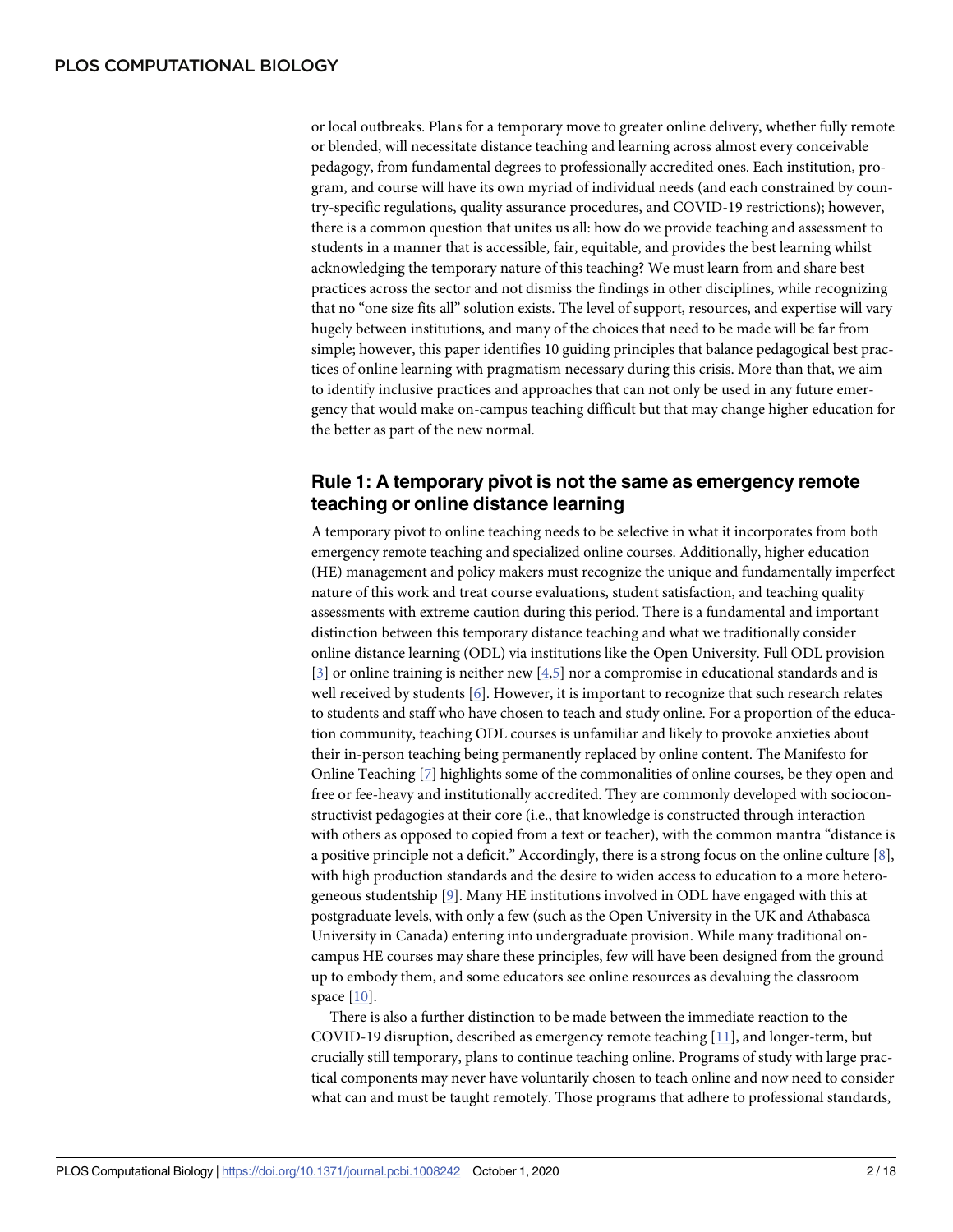<span id="page-2-0"></span>such as medical or engineering degrees, may need to consider how they can meet accreditation standards. For example, in the UK, Day One Competencies for veterinary degrees need to be met to allow for registration with the Royal College of Veterinary Surgeons (RCVS), and the General Medical Council requires all providers to meet the standards set out in the Promoting Excellence framework. Liaising with these bodies is important, as some aspects may be relaxed, e.g., the RCVS will allow for a small shortfall in practical experience in 2020 graduates. Contingency plans to deliver part of the 2020–2021 academic year fully online must be more robust than emergency remote teaching yet mindful that, for many, this is not the beginning of a brave new era but rather a challenge that must be met to balance workload, pedagogy, and practicalities until life can return to (a new) "normal." It is also important to recognize that for some students, the best choice may be to defer studies for a year, and institutions will need to support and streamline the processes and procedures involved in these decisions. Quality assurance procedures will also need to be made more flexible to allow, for example, changing assessments and course structures.

#### **Rule 2: Provide asynchronous content**

Unless interaction is necessary (see [Rule](#page-3-0)  $3$ ), content that is recorded and provided asynchronously, so that students can access it at a time that is suitable for them, will allow students to engage with their studies in a flexible way. The Open University in the UK and similar institutions have extensive experience in distance teaching, and the Open University highlights particularly how flexibility is built into their teaching model. The move to online will hit disadvantaged students hardest. Barriers to education that may be further compounded for disadvantaged students during this time include a lack of access to quiet working environments, reliable access to technology, competing with other members of the household for access to that technology and/or data, and potentially underdeveloped skills necessary for independent online study  $[12,13]$  $[12,13]$  $[12,13]$ . This will be even further exacerbated for new first year students who have not had the opportunity to transition into "normal" university life, as well as those with caring responsibilities, mature students returning to study, and the many students who may be in different time zones across the world. It is therefore imperative that flexibility is built into blended learning, and academics must accept that we will have less control over where and when our students engage with our courses. Access to internet and digital resources will not be equal  $[14,15]$  $[14,15]$  $[14,15]$  $[14,15]$  $[14,15]$ .

Additionally, just as traditional on-campus teaching began a gradual shift away from the notion of a prototypical "implied student" [\[16\]](#page-14-0) and is being encouraged to embrace a studentship that is best supported by recognizing its diverse learning needs [[17](#page-14-0)], so too is the (temporary) online student best supported with multiple opportunities and methods of engagement with core material at a flexible pace. The online learning environment is often a better environment for students that may not receive the necessary accommodations or have the flexibility they require to succeed in on-campus programs [\[18,19\]](#page-14-0). Similarly, online platforms provide an opportunity to reconceive and potentially optimize our methods of teaching to a heterogenous studentship by reconceptualizing traditional static methods (the 50-minute lecture). This inherently demands of us a self-reflection and empathic recognition of how our current teaching best serves students with the additional demands of increased self-management required to learn online and the lure of becoming "passive" or disconnected within a global climate of heightened anxiety and mental health vulnerability.

Best practice guidance for online courses recommends the repackaging of content to more discrete packages than we may be used to in typical face-to-face courses. One standard format includes videos of a suggested length of approximately 15 minutes [\[20\]](#page-14-0) that are then able to be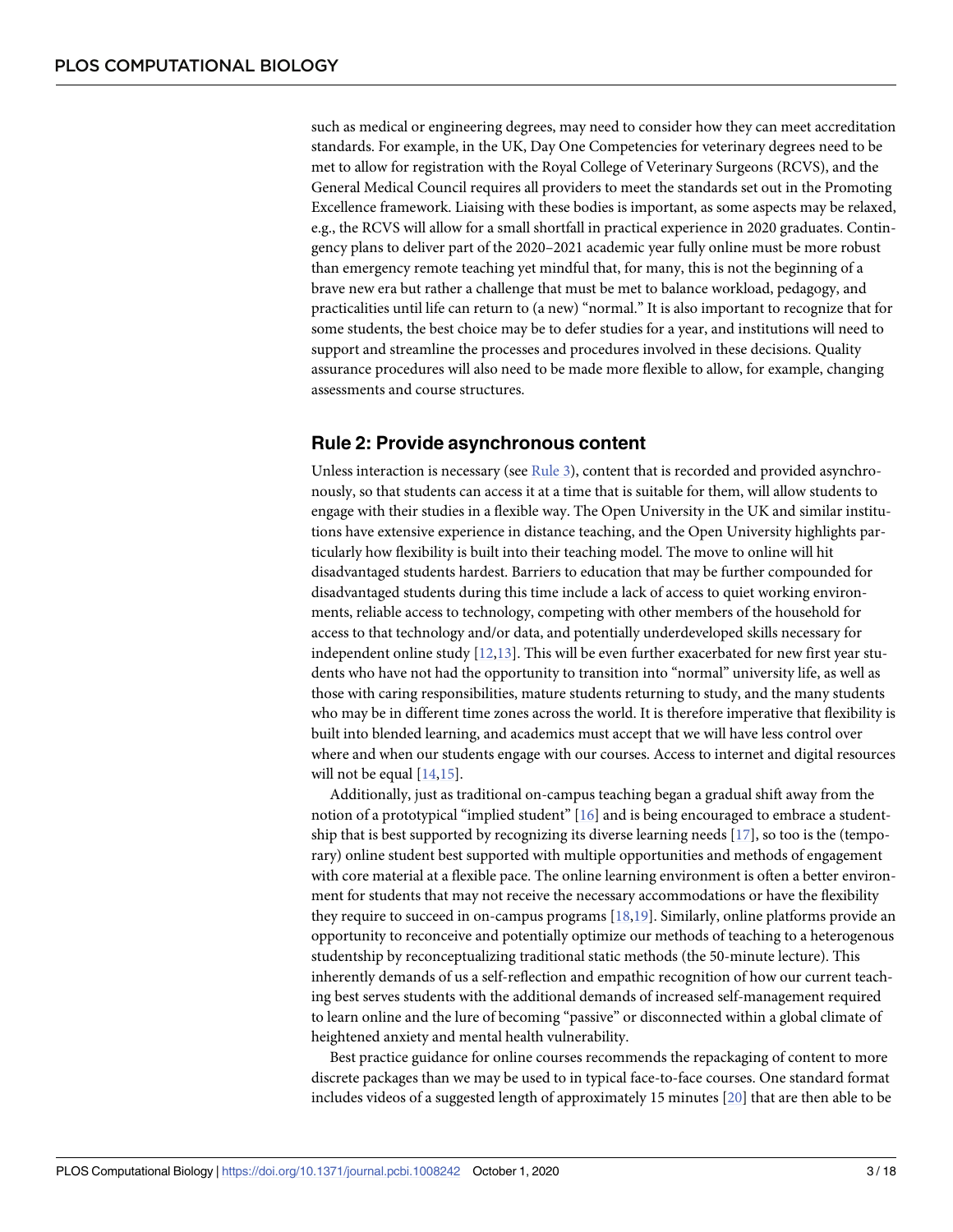<span id="page-3-0"></span>reviewed and are ideally tied to formative or summative assessment opportunities. However, in many cases, it may not be practical to redesign a lecture course to fit into these time limits as part of a temporary pivot. When reviewing how best to repackage more traditionally delivered content, consider the following:

- What content from a standard lecture can/should *only* be delivered by a lecture format?
- What content is foundational/background knowledge or revision that might be better shifted to self-paced pre-reading or other activities?
- What content might be better consolidated as post-lecture readings or extension materials, self-paced formative activities, low-stakes summative assessments, peer-to-peer small-group discussions, or facilitated seminars and Q & A sessions.
- For content that can and should only be presented in lecture form, consider how best this may be broken up to balance overwhelming students with numerous small recordings, sacrificing engagement with extremely lengthy recording, and/or making long recording inaccessible to students with streaming/bandwidth limitations.
- If visual content on slides is not used for active demonstrations in a recording, some students may benefit from copies of slides and the option of an audio-only recording to minimize cognitive and technological demands.
- How long do you expect students to spend on each asynchronous activity? Be mindful that if activities are removed from the constraints of a timetabled class, it can be easy to overload students with content.

### **Rule 3: Provide synchronous and asynchronous contact and communication**

Students should be given multiple avenues for both synchronous (students and instructors must be online at the same time) and asynchronous (students can engage on their own schedule) contact with staff and peers, and the differing intended purpose of each mode of contact must be clear. The expectations of both staff and students regarding engagement and responsiveness across each platform must also be explicit. Developing and maintaining academic communities and relationships will be the greatest challenge of temporary online teaching. Whilst lecture content should be provided asynchronously to allow flexibility, this does not preclude scheduling synchronous contact to provide students with the following:

- Open or scaffolded opportunities to seek support or clarification with regards to course materials or assessments.
- Consolidation of course content via peer- or tutor-mediated discussions.
- Social and academic networking opportunities.
- Development of collaborative skills during small-group activities.

For synchronous contact, it is important to enact as much control over your online space as possible, and you should explore the security settings available on your streaming software to minimize disruption and consult with your learning technologist. There is an increasing awareness of the disruption that synchronous online events can face (e.g., "Zoom bombing" [\[21\]](#page-14-0)), and the guidance and support on how to set up video conferencing to prevent this is rapidly expanding. Additionally, do not forget your local digital space when streaming. For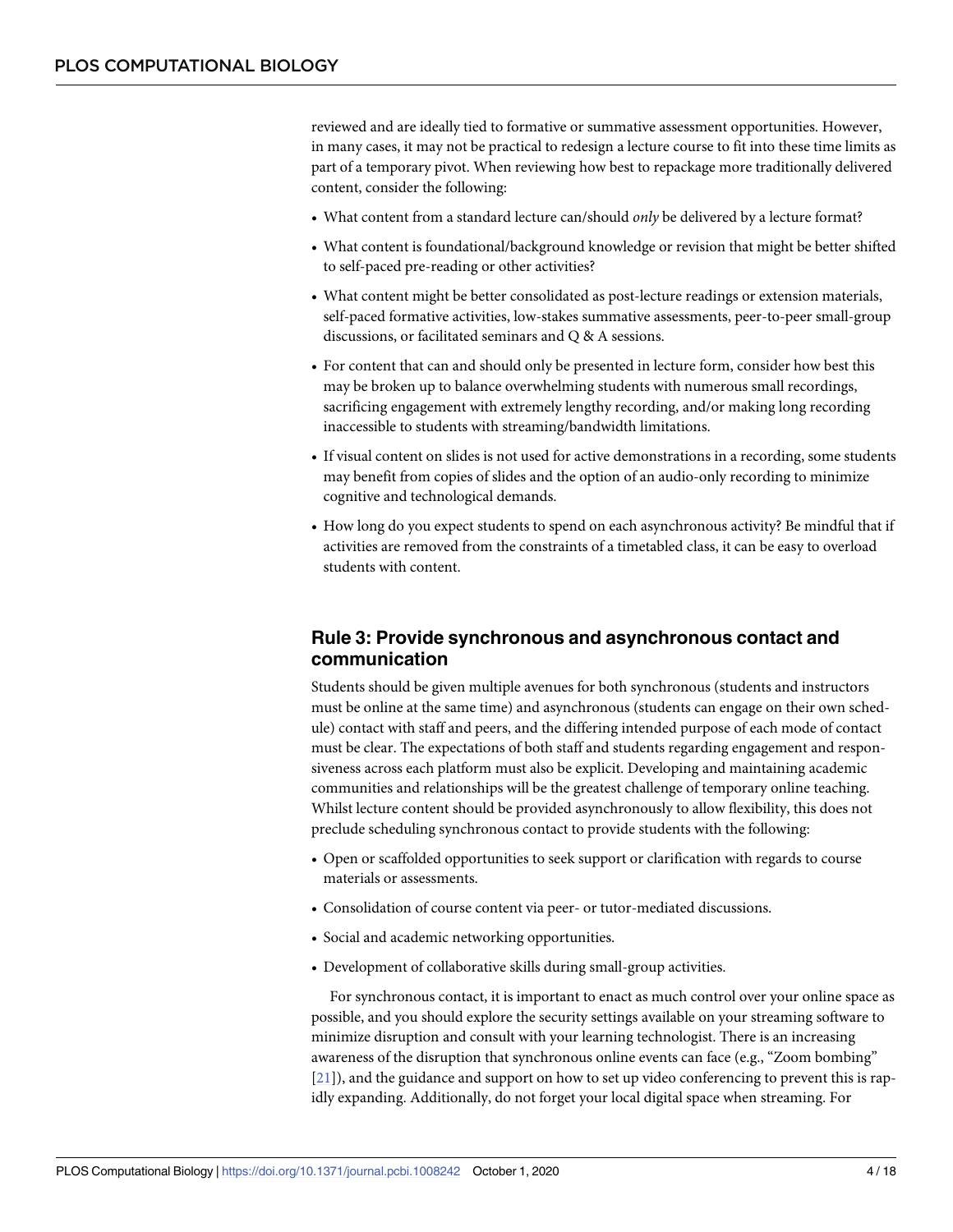<span id="page-4-0"></span>example, when screen-sharing as part of a lecture, be mindful to shut down programs that may use pop-up messages and notifications such as Outlook, Slack, or Microsoft Teams, and consider using an incognito private browsing window if sharing your browser to prevent your search history from appearing. When planning synchronous contact, it is critical to consider carefully what can be achieved in the time available. Delivery of activities such as active learning in face-to-face teaching relies heavily on the ability to read the body language and facial expressions of students. This is much more difficult with online delivery—even if you can see the faces of students, it will be challenging to get the same sense of whether they are keeping up from the nonverbal cues available. It is highly likely that it will take longer to deliver an activity online, and this needs to be considered when deciding what content should be covered synchronously.

Where appropriate, synchronous events should be recorded and made available to view at a later date to allow students to engage flexibly, particularly in recognition of time zone differences that may make live participation difficult. It is crucial that students are informed in advance which synchronous events will be recorded and shared, in much the same way that students are informed if live lecture capture is taking place on campus through appropriate signage and communication, so that they can make informed choices about their participation and, e.g., whether to put on their video. This is particularly important in subjects where the discussion and interpretation of arguments may involve espousing controversial viewpoints, as students "try on" new opinions and staff offer provocations or in clinical training in which sensitive patient information may be discussed. These are important learning experiences which require the management of a safe learning environment.

Asynchronous technologies provide opportunities for instructor–student and student–student time-delayed collaboration; the most commonly used asynchronous technologies in distance learning are discussion boards within the virtual learning environment (VLE), e.g., Blackboard, Moodle, or Canvas, and email to communicate in a text-based format [\[22\]](#page-14-0), and these approaches are also of real value in a temporary move to online teaching. Asynchronous discussions using discussions boards in the VLE can have multiple threads with several discussions and interactions progressing simultaneously. Some students appear to prefer asynchronous communication in distance learning since, in addition to the flexibility afforded by the "anytime, anywhere" mode, this approach to communicating gives the learners time to reflect and respond. Being able to have the time to reflect can reduce apprehension in those individuals that are more likely to withhold their ideas from fear of others not approving [\[23\]](#page-14-0). Thus, text-based asynchronous interactions have been reported to facilitate academic discourse, socialization, and community building [[24](#page-14-0)] through thoughtful and extended engagements at the students' convenience [\[25\]](#page-14-0). However, asynchronous communication can pose issues for some learners, whereby time-delayed responses may result in messages appearing out of context and less meaningful, especially if a student has moved on to another topic or task [\[22\]](#page-14-0). They can also lack immediacy, which can limit some students' responses to other students' and instructors' comments [[26](#page-14-0)].

More recently, technologies such as Slack and Microsoft Teams have sometimes inadvertently superseded VLE discussion boards in spite of their intention of having independent but parallel purposes. This may be a result of the familiarity, informality, and accessibility of these newer app-based platforms, and we must be mindful of managing expectations and specifying the discrete nature of different platforms whilst simultaneously being mindful of just how many channels of communication we are asking students and staff to use [[27](#page-14-0)]. These multiple methods of communication should be streamlined to as few as possible, each ideally having a single purpose, and both student and staff expectations regarding engagement and responsiveness for each should be managed and outlined clearly. It is encouraged that instructors take a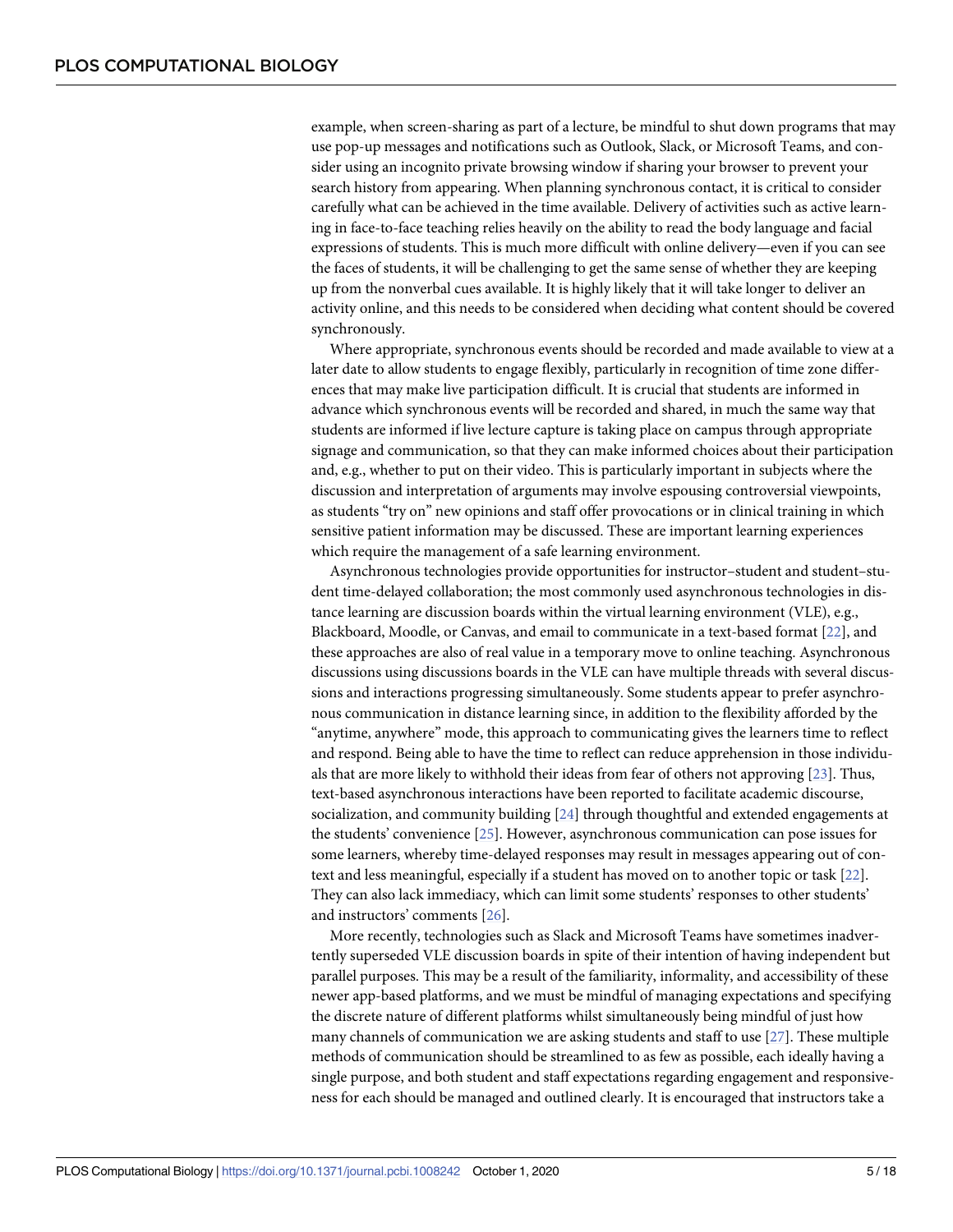<span id="page-5-0"></span>balanced approach between maintaining an active role in managing conversations if required and allowing students to naturally guide some conversations themselves (see Salmon [\[28\]](#page-14-0) for in-depth resources on structuring and moderating online learning).

It is important to acknowledge that, regardless of the specific platform, one of the challenges with text-based communication, especially if used in isolation, is a reduced form of social presence due to a lack of nonverbal cues, such as facial expressions and gestures [\[29\]](#page-14-0). Although often preferred by some neurodivergent learners [[19](#page-14-0)], this can result in reduced context and greater ambiguity, as the reader cannot access the sender's emotions unless the sender explicitly expresses them. The presence of social cues, such as smiles and encouraging gestures, has been seen to enhance learning [\[30\]](#page-14-0), and the absence of these can promote a less personal and friendly approach to distance learning [[31](#page-14-0)]. However, studies have shown that a sense of presence can still be established in text-based communication through the use of emoticons as a replacement for nonverbal cues [[32](#page-14-0)], and this is particularly true for neurodivergent individuals with social anxiety or communication-related challenges [[33](#page-14-0)]. Importantly, well-developed interpersonal relationships can be formed online through text-based communication [[34](#page-14-0)], and online forums can foster a feeling of presence and create an online learning community [[35](#page-14-0)]. It is also important to avoid the pitfalls of the "digital natives" idea: no one generation has better digital skills or more ability to work in digital environments than any other [\[36\]](#page-14-0). Whilst many students will be familiar with using social media, they will still need to be supported to use university educational technology, initially in a low-risk environment (e.g., an induction session) to build those skills and encourage conversations before subject-specific sessions occur.

#### **Rule 4: Set and communicate clear expectations about engagement**

For many students, this will be the first time they have had to learn in a fully online environment, and it is vital that your expectations for engagement are communicated clearly at the beginning of the course. For example, when do you expect students to have viewed lecture content or completed the reading for each week (mindful of Rule 2)? How often should they expect to participate in synchronous events? How long should they spend on asynchronous activities? What monitoring and progress checks are in place? These expectations will help provide students with a structure that allows them to form a routine and will also help with the implementation of Rule 6 by setting clear criteria for successful engagement. Clear signposting (Rule 9) of what is required is essential, alongside clear information on what are the "core" learning activities and what are "additional" learning resources. You must also consider what you know of your cohort. There is evidence to suggest that veterinary students, when given prearrival materials online, remain anxious about workload and engage with materials mainly outside of normal working hours [\[37\]](#page-14-0). New entrants to university in 2020–2021 will have limited opportunity to assess their workload in comparison to their peers and need exceptionally clear instruction on how to spend their "independent learning" time. In the UK, a full academic year is typically 120 credits, equivalent to approximately 1,200 notional hours of learning; the European Union specifies that 60 European Credits Transfer System (ECTS) Credits [[38](#page-15-0)] represent 1,500–1,800 hours at an appropriate difficulty level, whilst in the USA, a typical 15-week course represents approximately 180 hours. These time estimates, of course, do not describe structured learning time; the majority of this work will be independent learning, and students will need support for how to work independently to develop their skills in those hours.

It is also crucial to provide clear expectations for staff engaging with online teaching. Communications regarding staff expectations should be clear and concrete and point towards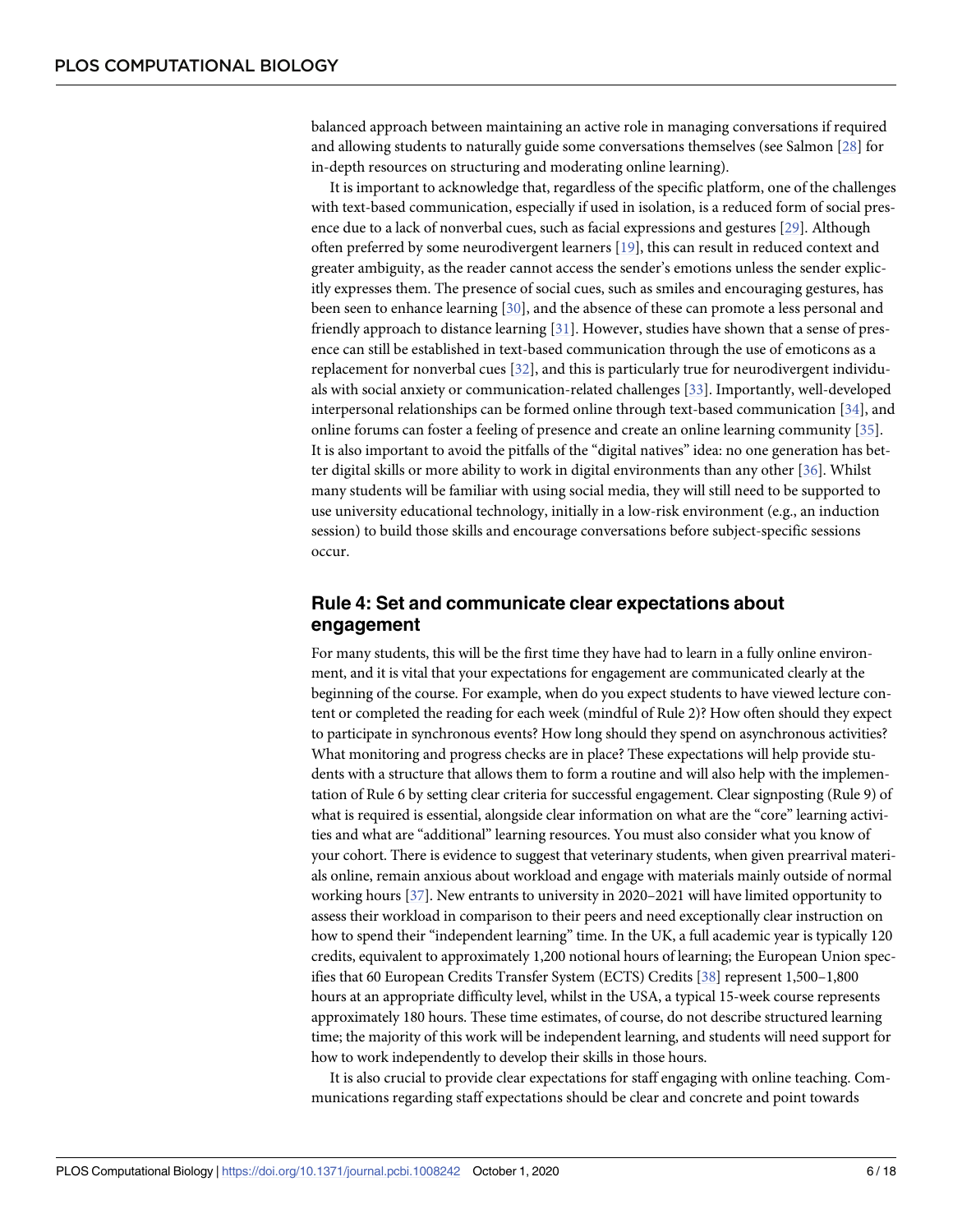<span id="page-6-0"></span>sources of help such as learning technologists and academic development that can help support their engagement with students. For courses that already involve substantial use of the VLE and online content, it can be helpful to highlight that the pivot may be more accurately described as blended to online, rather than offline to online, and provide examples of learning technologies staff have already engaged with as part of their regular teaching. The pivot to online may blur the boundaries between teaching and student support, and workloads and expectations should reflect the fact that online teaching is not simply about the hours spent in front of a camera. With regards to staff engagement with students, whilst we need to provide support, online spaces can blur the private and public spheres and can lead to an "always on" culture where students develop unrealistic and unreasonable expectations. Provide students with clarity about your availability, including online office hours, how long they should expect to wait for an email response, and alternative sources of support, such as peer-led discussion forums or chat groups. Second, consider your broader online presence and digital footprint. Simple steps such as increasing the security settings on your personal social media can help provide a distinction between the two spheres; however, for a deeper review, the University of Edinburgh have developed a Digital Footprint Massive Open Online Course (MOOC) that provides advice and practical approaches for managing your online presence and digital footprint.

Finally, allow and encourage control of the online spaces that students have, as well as their online professionalism or "netiquette." Provide them with resources such as the Digital Footprint MOOC noted above, security tips for your institution's video conferencing platform of choice, and existing resources from career services and student support surrounding online professionalism. Much derisory commentary is written by academics about how students write emails [[39](#page-15-0)]. If you have expectations about the tone and style of online communication students should adopt, make these expectations explicit at the beginning of the semester rather than leaving students to fail and you to get frustrated.

#### **Rule 5: Design appropriate assessments with clear expectations**

It may be tempting during this time to consider that assessments can simply be put online with very little change to the format or guidance beyond that which is practically necessary. There is considerable evidence, however, that assessment and, importantly, the associated feedback [[40](#page-15-0),[41](#page-15-0)] are important moderators of student behavior [\[42\]](#page-15-0) and help to build feelings of community and belonging with a students' chosen discipline [[43](#page-15-0),[44](#page-15-0)]. Socioconstructivist views of assessment and feedback consider feedback as a dialogic process, supporting the student to engage meaningfully with the quality of their work [[45](#page-15-0)] and the demands of their new field [\[46\]](#page-15-0). In this framing, assessment is an important engagement point that **is** a learning experience in itself [[47](#page-15-0),[48](#page-15-0)], as opposed to something that is "done to" learners or being used to evaluate the learning [[49](#page-15-0)].

It is also important to recognize that any assessment on an online pivoted course will likely be open book and so may need design principles rethought and any change in expectations clearly communicated. For open-book exams, even if the type of questions and broad structure of the exam remain the same as in previous years, the format allows for students to focus on displaying comprehension and evaluation [\[50,51](#page-15-0)]. Thus, marking criteria will require a shift in focus from the recall of facts to comprehension and evaluation, and this should be made clear from the beginning of the course with appropriate guidance provided. For multiple-choice questions (MCQs), you may wish to consider options such as questions with multiple correct options as well as taking advantage of VLE features such as the randomization of response options to prevent sharing of answer keys. MCQ scoring systems should also be reviewed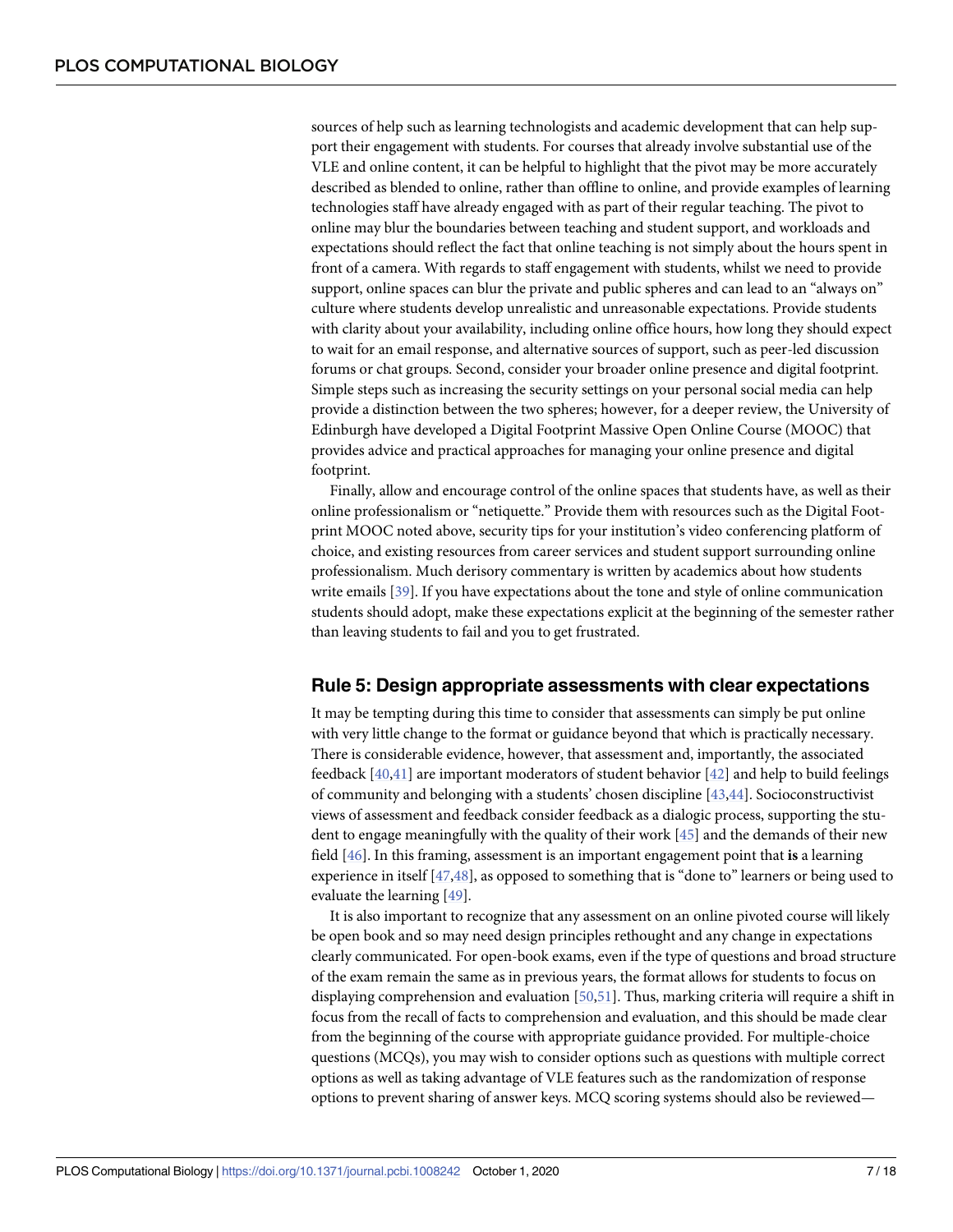<span id="page-7-0"></span>negative marking reduces guessing but can disadvantage risk-averse students, and alternatives such as elimination testing may be more suitable [\[52\]](#page-15-0). Subjects with a reliance on "free-hand" methods, such as mathematics, physics, chemistry, or diagrammatic work in gross anatomy and biology may be considering assessments that require students to print out materials and scan in the completed hard copy. Whilst this may solve a technological problem, it adds further pressure on disadvantaged students (see [Rule](#page-2-0) 2), who will be less likely to have access to printing facilities. Can students submit a scan via camera phone, and how will they know the quality of the photograph or scan is adequate? Considering these possibilities will allow you to provide guidance ahead of time. The time burden of online assessments should also be carefully considered to ensure students have the opportunity to successfully access, engage, and complete them. As noted in Rule 3, instructors are likely to find that they can achieve less in the same time, and our worries about workload should be extended to our students.

However, this period also presents an opportunity for less-traditional forms of assessment that are more suited to the open-book environment. As a generative alternative to MCQs, platforms such as PeerWise [[53](#page-15-0)] allow students to create their own MCQs and answer their peers' submissions and can be graded based on participation or by the accuracy of their answers or quality of their questions. In lieu of essay exams, students could be presented with work with factual errors and asked to assess the errors and correct them, detailing what resources they used and why in recognition that academic literacy is a sign of successful engagement [\[54\]](#page-15-0). At times, it seems that many HE practices, such as closed-book exams and large didactic lectures, have survived because of tradition rather than their pedagogical worth. Being unable to do things the way we have always done them presents us with the greatest challenge teaching and learning in HE has collectively ever faced; however, it also presents us with an opportunity to take stock of what is important and create authentic assessments that test the skills we really value.

#### **Rule 6: Monitor and support engagement**

For the benefit of both their education and their well-being, students' engagement with the course, their peers, and their lecturers should be regular and sustained. Student engagement has been referred to as a "meta-construct" that consolidates various aspects of student attainment and satisfaction [[55](#page-15-0)]. Engagement can be framed in terms of the students' behavior (e.g., are they attending? Are they talking with friends in the lecture?), the psychological processes of learning that occurs within the engaged state, and the students' assimilation into academic culture [[56](#page-15-0)].

Throughout all framings, engagement is considered an extremely important aspect of student learning [[57](#page-15-0)]. Consider how you will monitor behavioral engagement (e.g., how much material students have engaged with) and psychological engagement (e.g., their new identities as online learners and how they are coping with the transition). Whilst being mindful of the need for extra flexibility, it is important not to confuse flexible learning with unsupervised learning. For asynchronous content, engagement can be monitored through learning analytics or by asking students to self-report through features such as Moodle [Checklists](https://docs.moodle.org/38/en/Checklist_quick_guide) or [Blackboard](https://help.blackboard.com/Learn/Instructor/Performance/Tasks) [Tasks.](https://help.blackboard.com/Learn/Instructor/Performance/Tasks) For synchronous contact, given the additional demands and time zone differences many students will be facing, it would be inappropriate to penalize failure to attend; however, this does not mean that attendance should not be monitored and used to identify students who may have additional difficulties and pressures on their time who need extra support. During synchronous contact, it will likely be more difficult to detect students that are struggling or who are disengaged "lurkers" as one could in offline teaching. The use of regular comprehension and engagement checks through, e.g., online polls and MCQ questions may help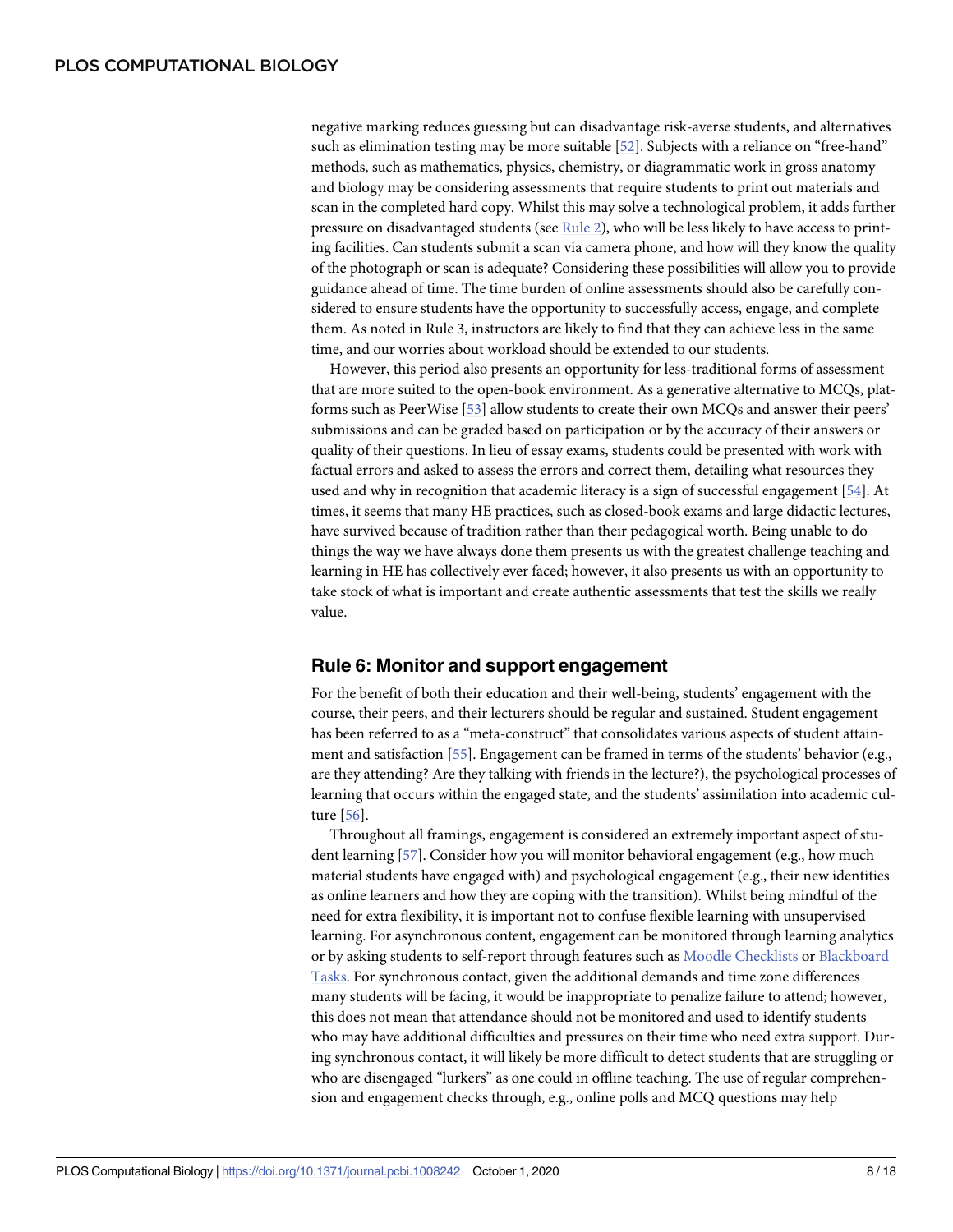<span id="page-8-0"></span>instructors regain some of the knowledge that will be lost through a reduction in nonverbal cues. Above all, monitoring should be compassionate and conducted with the recognition that, for some, "getting through" the year may be a very great victory.

#### **Rule 7: Review the use and format of recorded content**

Whilst the use of recordings from previous years may be appropriate, pivoted lectures may also need to be recorded anew to ensure suitability for online-only delivery. For example, there may be parts of the lecture that do not translate online (e.g., a discussion that isn't picked up by the mic), technical issues such as microphone failure that have not been previously noted, reference to an assessment that no longer exists, or the use of an off-camera tool like a chalkboard. These issues may be relatively minor, but the impact of such incongruencies will be exacerbated for new students who have not experienced a lecture first-hand or as a supplement to a live event. Additionally, to help develop and maintain community, the use of old recordings should be accompanied by introductory videos in which the lecturer introduces themselves directly to the new cohort. These videos can be short, but they will help foster a connection between staff and students that risks being damaged if students are only provided with old content, particularly for new first-year students. Last year's lectures may reduce workload compared to recording anew; however, they will still require time from learning technologists, if not necessarily from the lecturers themselves, and HE and Further Education (FE) providers need to consider this "invisible" time burden.

It is also important to ensure that the decision to reuse lecture recordings is in line with any existing lecture capture policy. Many institutions that have an opt-out policy [[58](#page-15-0)] explicitly require permission from the lecturer to reuse a recording beyond the year and the course that it was initially recorded for. Whilst this is a very different scenario than most policy makers will have had in mind, it is important not to undermine the integrity of the lecture capture policy, and so explicit permission should be sought (arguably, regardless of what policy exists). This is particularly pertinent for studies of the arts, for which performance rights of staff and students may clash with copyright of certain pieces. Working with library services from an early stage can help avoid these pitfalls. If asking students to record pieces and submit for performance assessment and feedback, ensure they understand copyright and privacy implications of this practice.

Research on whether the visual presence of the instructor in instructional videos aids learning is mixed. Fiorella and Mayer [\[59\]](#page-15-0) suggest that it does not greatly impact learning, as do Kizilcec and colleagues [\[60\]](#page-15-0); however, the latter also conclude that although social cues may not enhance learning per se, they may affect learners' motivation to persist in a course. It is important to remember that the COVID-19 cohort will not have chosen to learn through video, and so any social impact is likely to be greater; therefore, we advise that, when possible, the instructor should be visible in recorded content. Even a still image of the lecturer can help give students a strong sense of community (see [Rule](#page-10-0) 9) and may be a more reasonable change to make to content that already exists.

On a more practical note, fully online programs expend a great deal of time and effort to ensure that video output is high quality and that disfluencies, etc. are edited out of the final output, whilst video output during emergency remote teaching may have been by any means necessary by teachers still getting to grips with new technologies. Whilst lecturers may wish to top-and-tail their videos to avoid any deadtime or lecture setup from being captured, there should be no expectation that the video output for a temporary online work will be the same quality as the content of an online program. This is not to fantasize that the process of pivoting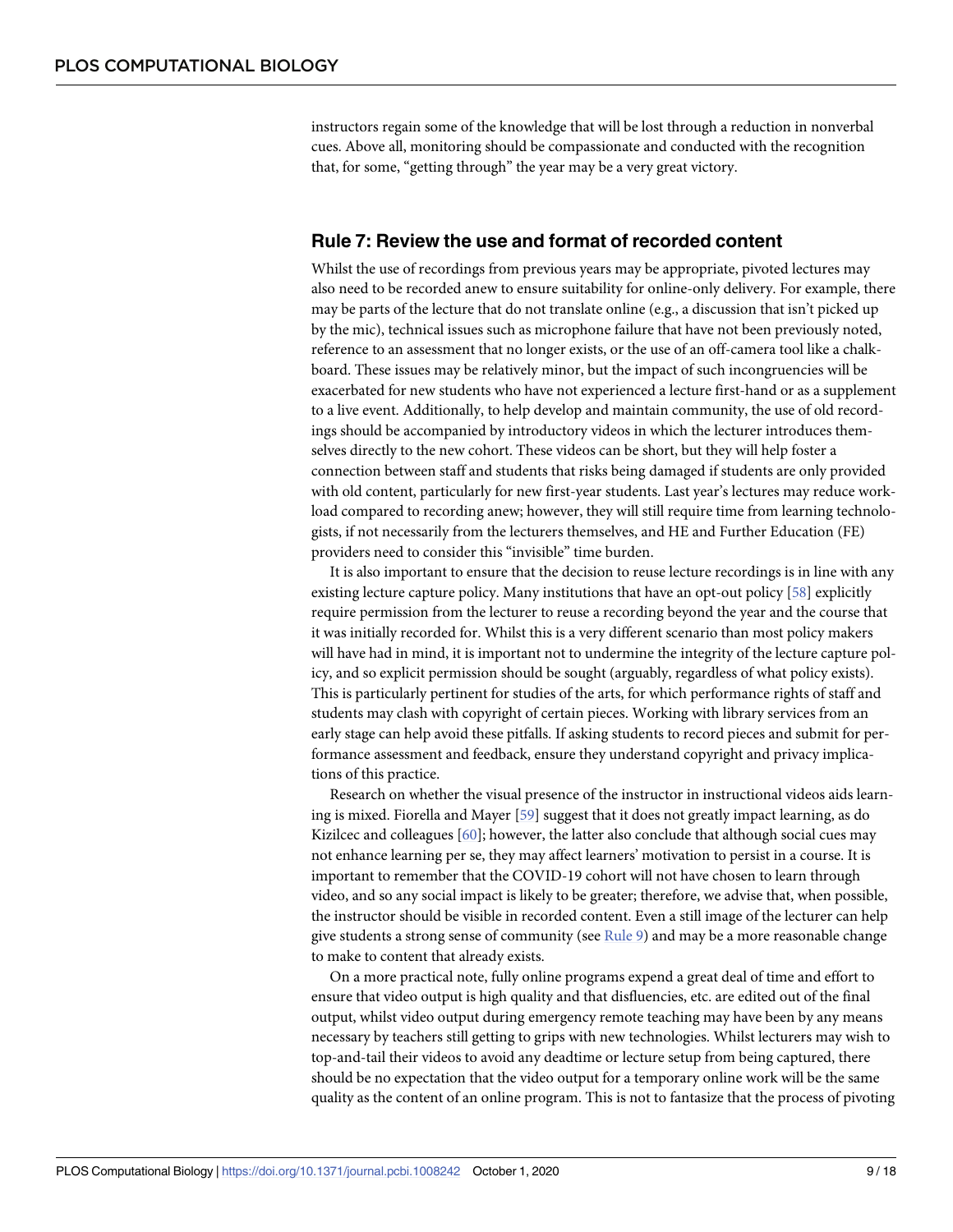<span id="page-9-0"></span>online will not take a great deal of work—it will—but rather to emphasize that efforts should be focused on building community and engagement rather than video editing.

Finally, consider using open educational resources (OERs) as an alternative to creating or supplementing new material. Terabytes of high-quality educational video and/or short online courses already exist via platforms such as YouTube and OpenLearn [[61\]](#page-15-0) and, in addition to reducing workload, may present students with a different perspective.

## **Rule 8: Focus on achievable learning outcomes for field, laboratory, and performance**

Disciplines that have a large practical component that are often stipulated by professional and accrediting bodies [62-64] require additional thought in moving online, especially if only temporarily. This includes field, laboratory, and performance work, which would normally occur in highly specialized and structured environments or as part of an ensemble. For science subjects, while online laboratories cannot replace the tangible aspects that are gained in person, there is substantial literature on the value of online laboratories for a range of learning outcomes [[65](#page-16-0)], and lessons can be learned from institutions such as the Open University, which teach practical science remotely and have made help sheets available to the wider education community [\[61\]](#page-15-0). It is useful to structure the overall activity on aspects relating to experimental planning, decision-making, and reviewing real data—key attributes in typical professional accreditation activities and benchmark statements. In fact, these are activities that often do not appear in traditional laboratory instruction [\[66\]](#page-16-0), and there is ongoing criticism of poor learning in laboratory environments [\[67,68](#page-16-0)]. Therefore, there is an advantage in including activities relating to experimental design and argumentation of data that are known to improve student outcomes in laboratory work [[69](#page-16-0)] in an online context, as they are beneficial activities that do not actually require physical laboratory work. This approach can be augmented by simulations [\[70\]](#page-16-0), virtual labs [\[71,72](#page-16-0)], or videos [\[73,74](#page-16-0)] that develop students' understanding of technical processes relating to laboratory techniques so that the combination of laboratory technique and laboratory process provides an effective overall experience. Many of the strategies for teaching practical skills are also relevant in online environments, such as creating a "stressfree" safe learning environment and breaking the skill down into manageable, observable steps [\[75\]](#page-16-0). For arts and performance-based fields, the same principles regarding focusing on achievable learning outcomes apply. Organizations such as the Musicians' Union have developed guidance for how to support online teaching [\[76\]](#page-16-0); however, the challenge for practice-based arts courses should not be underestimated or minimized compared to the discussion of science subjects. Video-conferencing technology does not yet allow for ensemble activities such as choirs or orchestras to take place due to issues with lag, and community groups have been faced with the challenge of continuing the pastoral and community elements in the absence of being able to perform together [[77](#page-16-0)].

As with many aspects of (online) teaching, an especially important consideration is that of the instructor, as their influence heavily impacts the students' affective experience of the online class [[78](#page-16-0)], indicating that careful thought is needed in planning student support of online practical activities. Further, these practical skills most often rely on the student integrating feedback from peers and tutors with their own practice, and even if translated online, we should expect them to require a great deal of staff time. Where possible, it may be more feasible to delay practical work to the start of 2021, "front loading" degrees with theory, although this has the potential to "silo" learning and make the integration of knowledge and skills harder. This strategy may not be viable for longer, open-ended projects such as research projects or courses with a heavy performance component or that require access to artistic materials and equipment,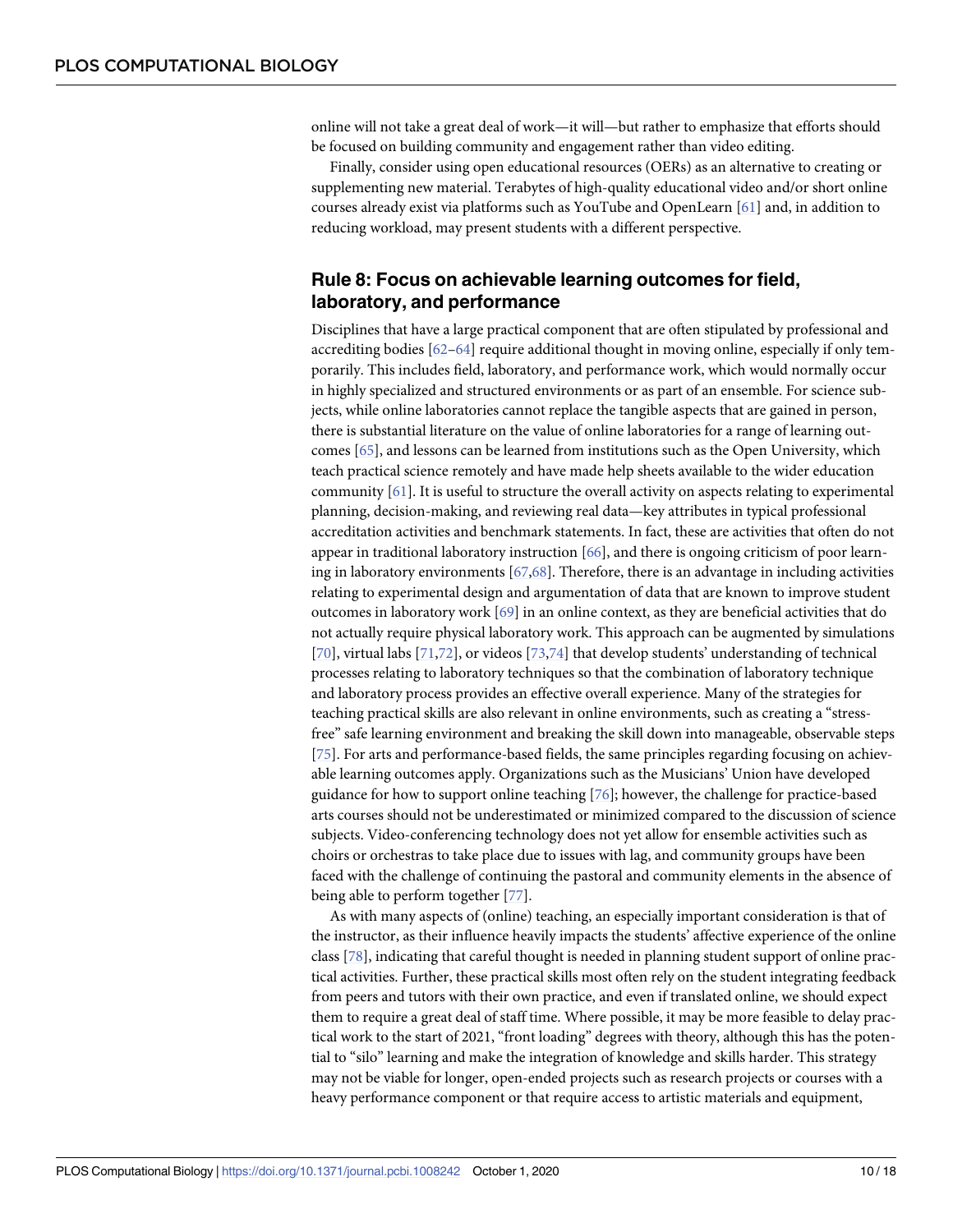<span id="page-10-0"></span>especially if the second half of the academic year will feature more in-class activities than is typical. Any dissertation supervisor will be aware of the pitfalls of starting a dissertation project too late in the year. Practical activities on more open-ended topics, such as undergraduate research projects, could draw on citizen science initiatives for data sourcing and analysis [[79](#page-16-0)], and accrediting bodies such as the British Psychological Society already allow for secondary data analysis and computational modelling for their empirical practical component [[80,81\]](#page-16-0). In the longer term, there is benefit from considering how the use of online materials developed for the immediate post-lockdown response can be of value. There is a substantial literature on the use of simulations, videos, and other resources that allow students to prepare in advance for laboratory work [[82](#page-16-0)], with many reporting virtual laboratory simulations to be equally as effective (if not better, in some cases) in preparing students for physical laboratory practicals [\[83\]](#page-16-0). Performance-related skills for artists such as the management of an online profile or the creation of digital content may also be credible alternatives; whilst this does not replace the practice-based learning that would take place, these are skills that students will find valuable in a post-COVID world. Thus, while preparing materials for a short-term response to distanced teaching, consideration for their longer-term value is worthwhile.

#### **Rule 9: Ensure resources are available, accessible, and signposted**

Whilst much of the focus will be on pivoting lectures and labs online, it is important not to forget about associated resources. For example, ensure that material included on reading lists does not require physical access to the library. This may require the temporary use of lessfavored alternative material; however, it is these small details that are likely to make a difference to student engagement and retention, and reading lists that contain material they cannot access will likely create a negative impression that may be difficult to overcome when "normal" service resumes. Many publishers have made textbooks and additional online resources available for free (see Jisc [[84](#page-16-0)] for a maintained list of resources) to allow students access to study materials during COVID-19 disruption. How long this will continue is unknown, but publishing reps should be consulted to determine whether there are resources available to help support the pivot. Equally, academics should work with librarians who can provide support to identify online resources and suitable alternatives. This includes access to computing teaching resources, such as server time, specialist software, and datasets. For many programs, this may be a push towards more open science practices, whether that be exploring the value of open datasets [\[85,86](#page-16-0)], the use of open tools [\[87,](#page-16-0)[88\]](#page-17-0), frameworks such as the FAIR [[89](#page-17-0)] principles, or even how OERs can facilitate programmatic work [\[90\]](#page-17-0). Not all programs of study will be able to adapt to fully open and online practices, and those that cannot must establish new ways of accessing limited resources, be that server time or physical spaces, when students return. Those that can must ensure that clear walkthroughs for the installation of software or virtual private networks (VPNs) are provided. When creating online content or posting already-created material online, it is important to ensure compliance with copyright law. Jisc provides a number of resources regarding digital copyright for UK institutions [\[91\]](#page-17-0); however, these rules are different globally (for example, in Sweden, teachers may retain copyright or make materials accessible via an Open Access license). Again, consultation with your institution's librarians can provide support in how to interpret copyright and fair use policies and the relationship between performance rights and copyright within your own institution and country.

Alongside the provision of textbooks and papers, associated content such as PowerPoint slides to accompany lecture recordings should not be forgotten; these can help students structure notes without losing the message of the material being presented [\[92\]](#page-17-0). Many institutions will already have an accessibility-related policy of ensuring lecture slides are available in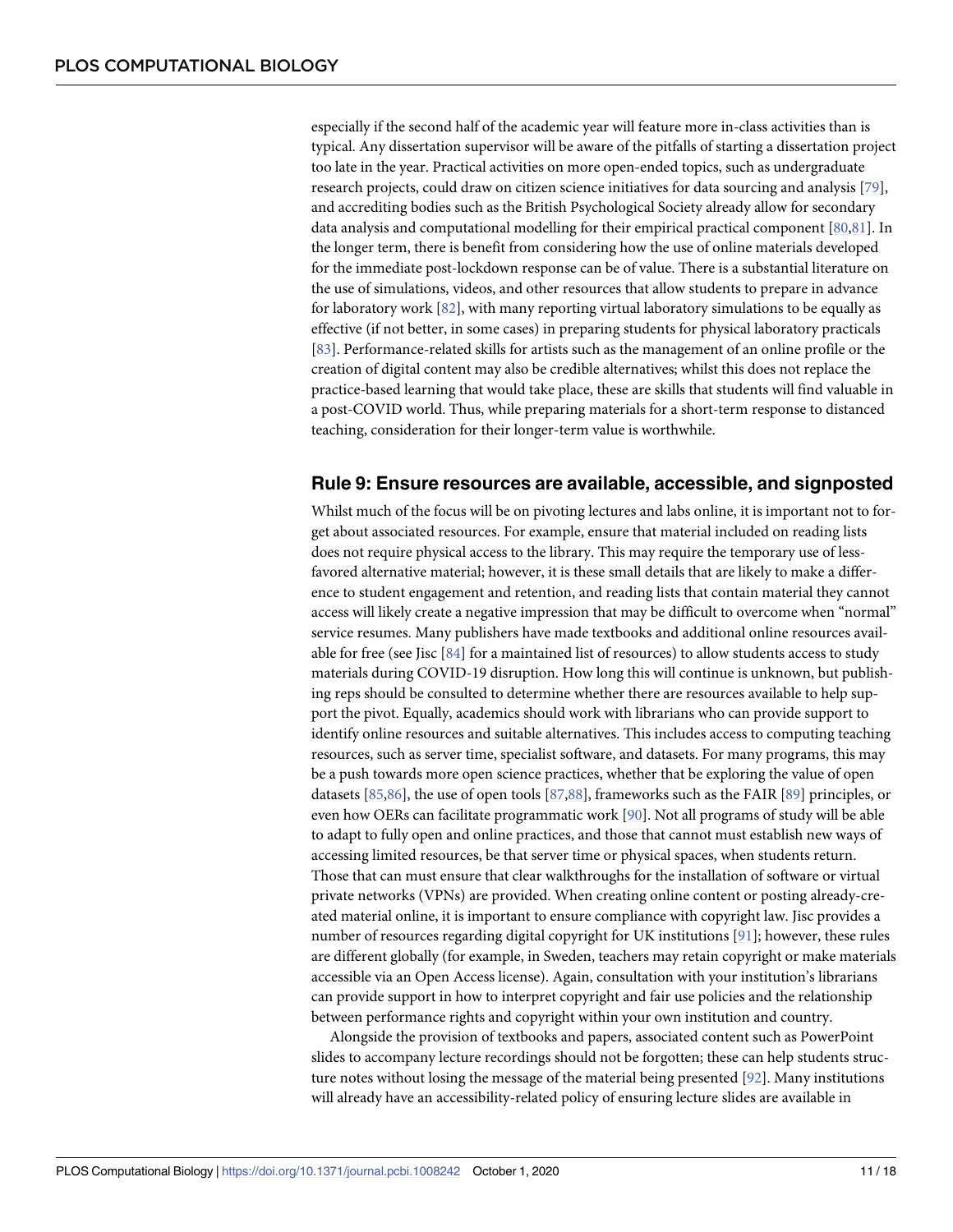<span id="page-11-0"></span>advance, in line with guidance from Jisc [\[93\]](#page-17-0); however, adherence to these policies can sometimes be patchy, and it is crucial that efforts are made to ensure compliance across all teaching. The most recent digital accessibility guidelines must also be taken into consideration [\[94\]](#page-17-0). Whilst much work has already been done to ensure the accessibility of existing online learning materials, it is vitally important that any new material follows these guidelines; otherwise, the pivot risks alienating and further disadvantaging disabled students. For example, for blind and visually impaired students, digital documents must be able to be read by a screen reader, and videos may need audio description to be accessible. For deaf and hard-of-hearing students, video content will need captions, and consideration should be given to synchronous online events such as whether an interpreter may be necessary or if transcripts can be shared afterwards.

Methodical organization of online spaces and signposting of resources will be paramount to reduce confusion and anxiety, particularly for new students yet to experience the VLE. Learning technologists will be of primary importance in providing support, and academics and administrative staff should work with learning technologists throughout all stages of the planning process. Short navigation videos will help to provide clear guidance and increase student confidence in finding their way around, in addition to platforms such as Microsoft Teams, which have the capacity to create classroom notebooks/classroom materials folders. It is likely that a variety of platforms for communication and content will be required; therefore, it will be vital that clear signposting is used at the beginning of term to advise students what platforms will be utilized for which purposes. Additionally, clear guidance must be provided on how to access/use these and a clear rationale provided for any tasks they are given: failure to do so will risk student engagement. Whilst the process of finding alternative, accessible materials and providing additional guidance via short video capture seems yet another pressure during a challenging time, this is an opportunity to future-proof courses and reassess the materials currently used with a view to their utility and accessibility. Incorporating these changes now will certainly have costs in terms of preparation time in the short term but may produce benefits for both staff and students not only during this temporary pivot but in the longer term.

#### **Rule 10: Create a community for staff and students**

The success of the online pivot will not be determined by the quality of video content but by the strength of the community that emerges from the other side. Online communities can be very strong, particularly in education. The so-called "campus imaginary" can be a powerful draw for the distance learning student, where they feel part of a community that may not be entirely reflective of the on-campus experience [\[95\]](#page-17-0). Even classes of a thousand students can feel strongly bonded to lecturers with simple techniques such as welcome videos and questionand-answer sessions, especially when this comes at a difficult period in the student's life [[96](#page-17-0)]. It is likely that there will need to be increased communication, such as daily updates, particularly at the beginning of term. Even if there is no new information to be conveyed, until students (and staff) adapt to the pivot, consistent and transparent communication will be vital.

Many students entering their first year in a pivoted environment will have missed the big social events that mark their transition into a new life stage, e.g. prom, final year dance. They will be entering university without a traditional freshers' week, or a freshers' week that at the very least will carry new anxieties about a crowded room. These students are more likely to feel vulnerable and unhappy that their university experience is not the one they were looking forward to or the one that their older friends and siblings experienced. For many, this has the potential to be an extremely isolating experience, and therefore, creating and building a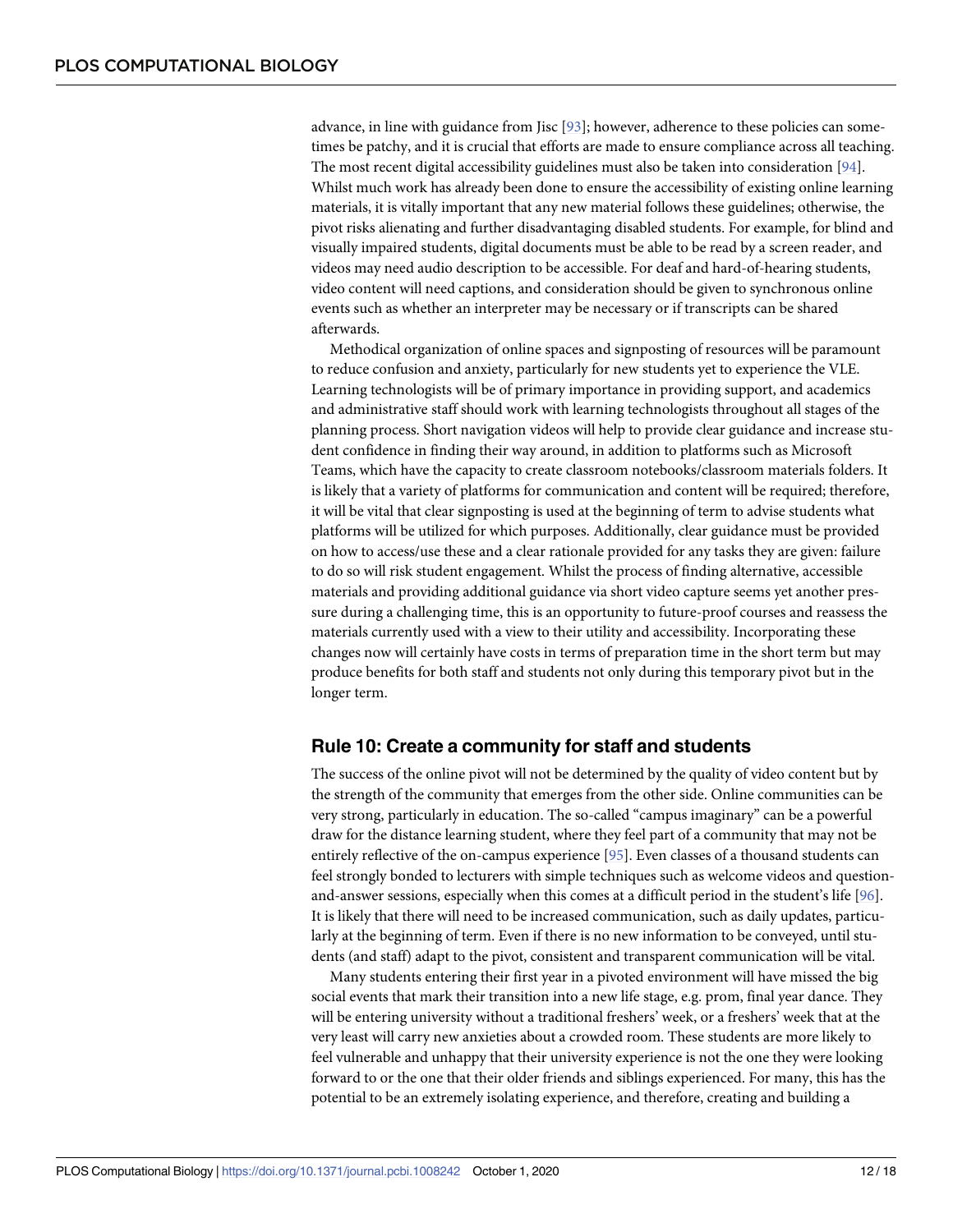<span id="page-12-0"></span>community will be vital to distort that feeling of distance and isolation. These students will also likely be experiencing university during an economic downturn and will have greater anxieties, either about their current or future circumstances. Students transitioning into an honors year or a practical course year will feel short-changed, as did students who missed out on fieldwork opportunities during the UK's Foot and Mouth crisis [[97](#page-17-0)]. These disappointments will also need to be monitored and supported. With students in such a vulnerable state and community so important, we should again strongly question the need for teaching quality assessments in this period. For example, in the UK, the National Student Survey is criticized for having vague questions [\[98\]](#page-17-0), and asking students about their learning community in this time period is unlikely to lead to usable information. Students should also be supported in building their own peer communities (for example, by providing training in how they can use video conferencing to run study groups, peer-assisted learning schemes, or even virtual coffee) to help plug the gap for the many and varied social interactions that would normally play a large role in university life.

The need to maintain community also applies to staff. It cannot go unrecognized that for many academics, learning technology and online teaching is as alien as it is stressful, and some may have conceptualized teaching and learning as existing wholly within the lecture hall and find this transition challenging. Just as we must ensure there is no hidden curriculum for successful online learning for students, there can be no hidden curriculum for successful online teaching. Instructors need to be supported according to their level of expertise and plans to pivot teaching need to consider that expertise. Some may relish the opportunity to transform a traditional lecture course into a truly online experience; others should focus on small adaptations that, as per Rule 1, seek to make the best of an unprecedented situation. Clear leadership and communication from management that shows an understanding of these considerations, and minimum expectations will help staff at all levels of online experience. In addition to institutional support from academic development teams, resources such as the Quality Assurance Agencies Technology Enhanced Learning Hub [[99](#page-17-0)], Developing a Sense of Belonging in Online Distance Learning [[100\]](#page-17-0), and How To Teach Online: Providing Continuity for Students [\[101](#page-17-0)] may be helpful to share with teaching teams.

All institutions need to consider the costs and benefits of introducing mixed cohorts in which some students attend on-campus and other students attend online. The on-campus experience will be strongly defined by the strength of social-distancing measures, which may impact timetabling such as running multiple lectures to accommodate class sizes. It may also be difficult to ensure equity of experience for online students, who will include international students and students with underlying health conditions. A blended model will also have an impact on staff time, with each piece of content necessitating repeated delivery, and will require presence on campus, which carries the same concerns as for students. Even if, as discussed above, lectures are reused, the contact time must be spread across two cohorts. The increased cost of staff time and the impact on class community may make blended models a challenge to successfully implement.

One unfortunate aspect of COVID-19 is that it has highlighted division within communities and countries, with partisanship seemingly influencing compliance to disease control measures [102-104]. Many HE providers responded to increasing globalization through a neoliberalization of education markets in the 1980s and 1990s [[105](#page-17-0)], and now, the threat of a collapse in demand for international students greatly concerns the sector, even when that threat comes from government policies [[106,107\]](#page-17-0). Individual HE providers will need to navigate their own local (in terms of their ties with their immediate towns and communities and the risks of bringing in large populations of students), national (in terms of their relationships with their own governments and auditing bodies, who often control large amounts of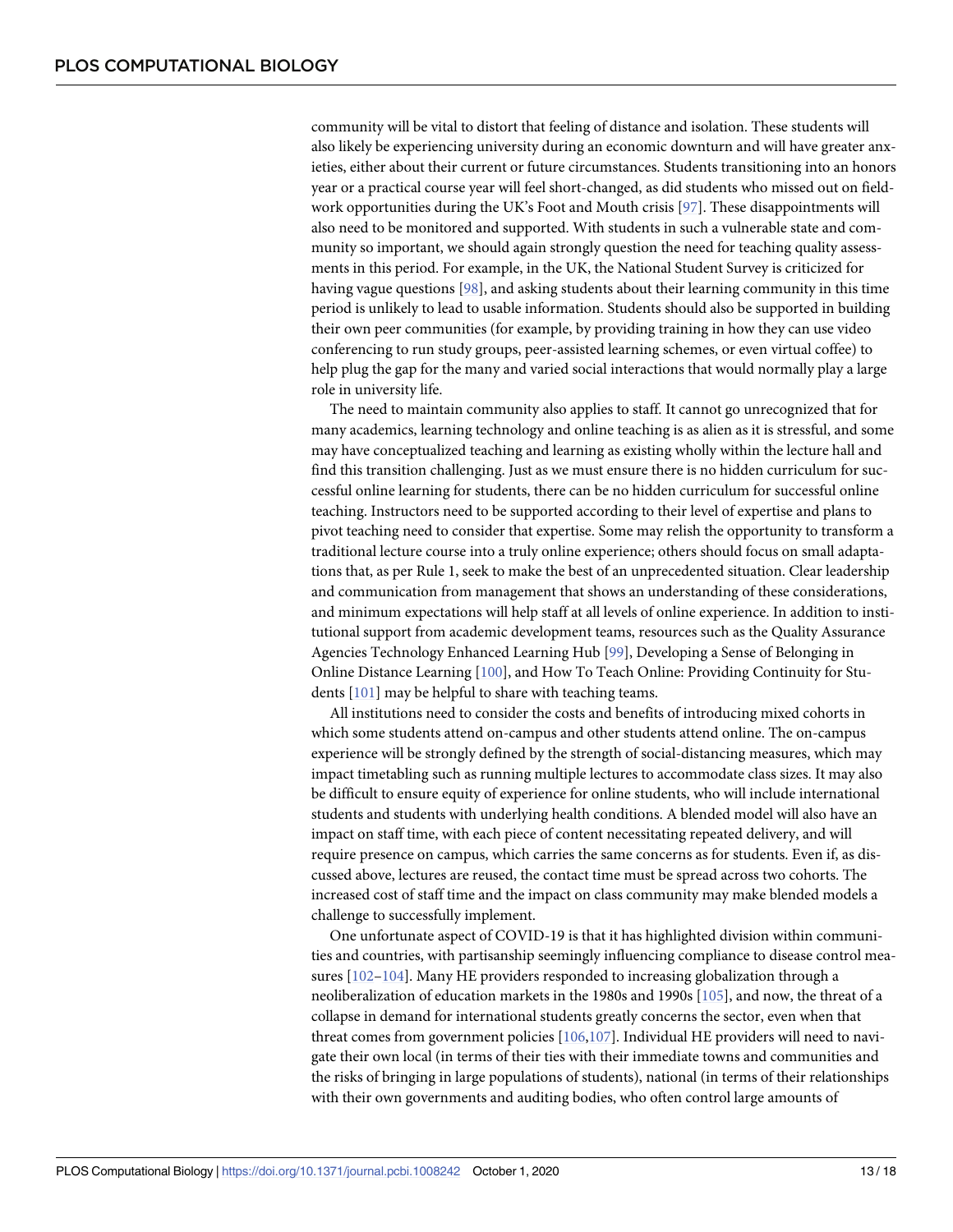<span id="page-13-0"></span>funding), and global (in terms of their international reputation and rankings) communities to successfully weather this crisis. We reiterate that "no one size fits all" here, but we make a plea for compassion. The community matters.

## **Conclusion**

Despite the difficulties and uncertainty that lie ahead, we should not lose sight of the potential for this crisis to result in lasting positive changes to higher education. Online learning demands that greater attention is paid to accessibility and inclusivity; our inability to stack students into a large exam hall at the end of term may be the driving force we need to design more authentic assessments, and much reflection has taken place over what truly matters when it comes to learning and what it is that makes universities exciting and challenging places to work and study. These are all good things. No guidance could possibly answer all the questions that will face each institution and program leaders over the coming months, and there will be many case-by-case decisions to be made, some of which will have no right answer. However, we hope that this paper provides a framework and some guiding principles upon which to base discussions that have community and inclusivity at their core. To co-opt Maya Angelou, students will forget what software we used, they will forget the mistakes we made in a time of crisis, but they will never forget how we made them feel.

#### **References**

- **[1.](#page-0-0)** QAA. Updated international examples of practice in response to COVID-19 [Internet]. 2020 [cited 2020 Jul 15]. Available from: [https://www.qaa.ac.uk/news-events/news/updated-international-scan](https://www.qaa.ac.uk/news-events/news/updated-international-scan-of-practice#)[of-practice#](https://www.qaa.ac.uk/news-events/news/updated-international-scan-of-practice#)
- **[2.](#page-0-0)** Hadden J. What the top 25 colleges and universities in the US have said about their plans to reopen in fall 2020, from postponing the semester to offering more remote coursework [Internet]. Business Insider. [cited 2020 Jul 15]. Available from: [https://www.businessinsider.com/how-major-us-colleges](https://www.businessinsider.com/how-major-us-colleges-plan-reopen-for-fall-2020-semester-2020-5)[plan-reopen-for-fall-2020-semester-2020-5](https://www.businessinsider.com/how-major-us-colleges-plan-reopen-for-fall-2020-semester-2020-5)
- **[3.](#page-1-0)** The history of online education [Internet]. Peterson's. 2017 [cited 2020 Jul 22]. Available from: [https://](https://www.petersons.com/blog/the-history-of-online-education/) [www.petersons.com/blog/the-history-of-online-education/](https://www.petersons.com/blog/the-history-of-online-education/)
- **[4.](#page-1-0)** Carvalho-Silva D, Garcia L, Morgan SL, Brooksbank C, Dunham I. Ten simple rules for delivering live distance training in bioinformatics across the globe using webinars. PLoS Comput Biol. 2018 Nov 15; 14(11):e1006419. <https://doi.org/10.1371/journal.pcbi.1006419> PMID: [30439935](http://www.ncbi.nlm.nih.gov/pubmed/30439935)
- **[5.](#page-1-0)** Fadlelmola FM, Panji S, Ahmed AE, Ghouila A, Akurugu WA, Entfellner J-BD, et al. Ten simple rules for organizing a webinar series. PLoS Comput Biol. 2019 Apr 1; 15(4):e1006671. [https://doi.org/10.](https://doi.org/10.1371/journal.pcbi.1006671) [1371/journal.pcbi.1006671](https://doi.org/10.1371/journal.pcbi.1006671) PMID: [30933972](http://www.ncbi.nlm.nih.gov/pubmed/30933972)
- **[6.](#page-1-0)** Bin Mubayrik HF. Exploring Adult Learners' Viewpoints and Motivation Regarding Distance Learning in Medical Education. Adv Med Educ Pract. 2020 Feb 19; 11:139–46. [https://doi.org/10.2147/AMEP.](https://doi.org/10.2147/AMEP.S231651) [S231651](https://doi.org/10.2147/AMEP.S231651) PMID: [32110134](http://www.ncbi.nlm.nih.gov/pubmed/32110134)
- **[7.](#page-1-0)** Bayne S, Ross J. Manifesto Redux: making a teaching philosophy from networked learning research. In: Proceedings of the 10th International Conference on Networked Learning 2016. 2016. p. 120–128.
- **[8.](#page-1-0)** Watson WR, Kim W, Watson SL. Learning outcomes of a MOOC designed for attitudinal change: A case study of an Animal Behavior and Welfare MOOC. Computers and Education. 2016; 96:83–93.
- **[9.](#page-1-0)** Lane A, Caird S, Weller M. The potential social, economic and environmental benefits of MOOCs: operational and historical comparisons with a massive 'closed online' course. Open Praxis. 2014; 6 (2):115–123.
- **[10.](#page-1-0)** Anderson T, McGreal R. Disruptive Pedagogies and Technologies in Universities. Journal of Educational Technology and Society. 2012; 15(4):380–389.
- **[11.](#page-1-0)** Hodges C, Moore S, Lockee B, Trust T, Bond A. The difference between emergency remote teaching and online learning [Internet]. 2020. Available from: [https://er.educause.edu/articles/2020/3/the](https://er.educause.edu/articles/2020/3/the-difference-between-emergency-remote-teaching-and-online-learning)[difference-between-emergency-remote-teaching-and-online-learning](https://er.educause.edu/articles/2020/3/the-difference-between-emergency-remote-teaching-and-online-learning)
- **[12.](#page-2-0)** Gorard S, Selwyn N. Switching on the learning society?—questioning the role of technology in widening participation in lifelong learning. Journal of Education Policy. 1999; 14(5):523–534.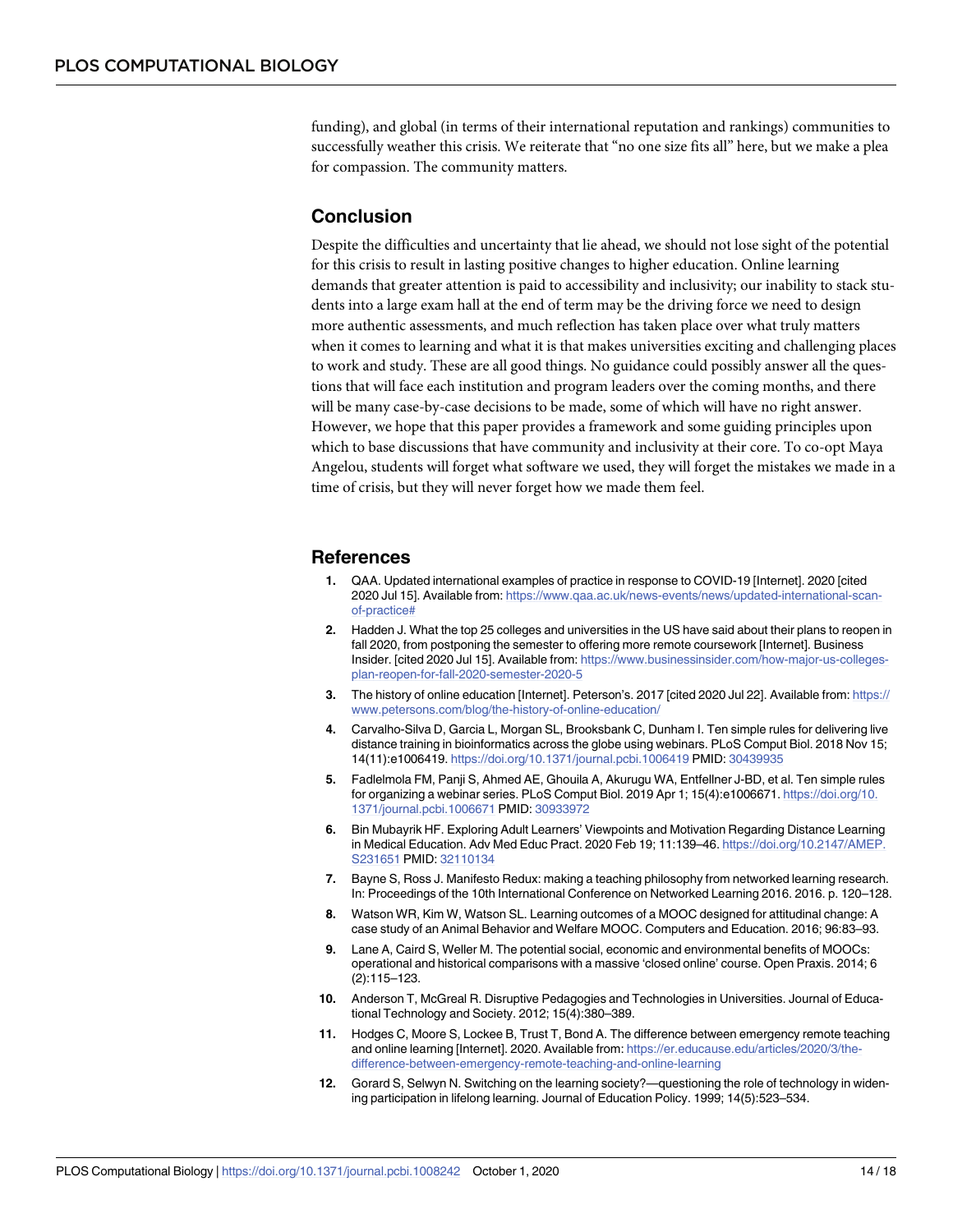- <span id="page-14-0"></span>**[13.](#page-2-0)** Gorard S, Smith E, May H, Thomas L, Adnett N, Slack K. Review of widening participation research: addressing the barriers to participation in higher education. A report to HEFCE by the. University of York, Higher Education Academy and Institute for Access Studies; 2006.
- **[14.](#page-2-0)** Barraket J, Scott G. Virtual Equality? Equity and the Use of Information Technology in Higher Education. Australian Academic & Research Libraries. 2001; 32(3):204–212,.
- **[15.](#page-2-0)** Devlin M, McKay J. A "Critical Factor": Facilitating the Success of Students from Low Socioeconomic Status Backgrounds at Australian Regional Universities Through Technology". In: Hoffman J, Blessinger P, Makhanya M, editors. Strategies for Facilitating Inclusive Campuses in Higher Education: International Perspectives on Equity and Inclusion (Innovations in Higher Education Teaching and Learning [Internet]. Emerald Publishing Limited; 2019. p. 131–144. Available from: [https://doi.org/10.](https://doi.org/10.1108/S2055-364120190000017010) [1108/S2055-364120190000017010](https://doi.org/10.1108/S2055-364120190000017010)
- **[16.](#page-2-0)** Ulriksen L. The implied student. Studies in Higher Education. 2009; 34(5):517–532.
- **[17.](#page-2-0)** Starr-Glass D. Significant learning experiences and implied students. On the Horizon. 2020; 28(1):55– 62.
- **[18.](#page-2-0)** Newell C, Debenham M. Disability, Chronic Illness, and Distance Education. In: Encyclopedia of Distance Learning, Second Edition. IGI Global; 2009. p. 646–655.
- **[19.](#page-2-0)** Satterfield D, Lepage C, Ladjahasan N. Preferences for online course delivery methods in higher education for students with autism spectrum disorders. Procedia Manufacturing. 2015; 3:3651–3656.
- **[20.](#page-2-0)** Berg R, Brand A, Grant J, Kirk J, Zimmermann T. Leveraging recorded mini-lectures to increase student learning. Online Classroom. 2014; 14(2):5–8.
- **[21.](#page-3-0)** Hodge R. 4 Zoom security settings to change now to prevent Zoombombing [Internet]. 2020. Available from: <https://www.cnet.com/how-to/no-more-zoombombing-4-steps-to-a-more-secure-zoom-video-chat>
- **[22.](#page-4-0)** Russo TC, Campbell S. Perceptions of mediated presence in an asynchronous online course: Interplay of communication behaviors and medium. Distance Education. 2004; 25(2):215–232.
- **[23.](#page-4-0)** Gallupe RB, Dennis AR, Cooper WH, Valacich JS, Bastianutti LM, Nunamaker JF. Electronic Brainstorming and Group Size. The Academy of Management Journal. 1992; 35(2):350–69.
- **[24.](#page-4-0)** Lord G, Lomicka LL. Developing collaborative cyber communities to prepare tomorrow's teachers. Foreign Language Annals. 2004; 37(3):401–408.
- **[25.](#page-4-0)** Thomas L. Student Retention in Higher Education: The Role of Institutional Habitus'. Journal of Education Policy. 2002; 17(4):423–42.
- **[26.](#page-4-0)** Childress MD, Braswell R. Using massively multiplayer online role-playing games for online learning. Distance Education. 2006; 27(2):187–196.
- **[27.](#page-4-0)** Lieberman M. Critical discussion of discussion boards [Internet]. 2019. Available from: [https://www.](https://www.insidehighered.com/digital-learning/article/2019/03/27/new-approaches-discussion-boards-aim-dynamic-online-learning) [insidehighered.com/digital-learning/article/2019/03/27/new-approaches-discussion-boards-aim](https://www.insidehighered.com/digital-learning/article/2019/03/27/new-approaches-discussion-boards-aim-dynamic-online-learning)[dynamic-online-learning](https://www.insidehighered.com/digital-learning/article/2019/03/27/new-approaches-discussion-boards-aim-dynamic-online-learning)
- **[28.](#page-5-0)** Salmon G. E-moderating: the key to teaching and learning online. 2nd ed. London: Taylor & Francis; 2003.
- **[29.](#page-5-0)** Leh AS. Computer-mediated communication and social presence in a distance learning environment. International Journal of Educational Telecommunications. 2001; 7(2):109–128.
- **[30.](#page-5-0)** Hackman MZ, Walker KB. Instructional communication in the televised classroom: The effects of system design and teacher immediacy on student learning and satisfaction. Communication Education. 1990; 39(3):196–206.
- **[31.](#page-5-0)** Rice RE, Love G. Electronic emotion: Socioemotional content in a computer-mediated communication network. Communication research. 1987; 14(1):85–108.
- **[32.](#page-5-0)** Gunawardena C, Zittel F. Social presence as a predictor of satisfaction within a computer mediated conferencing environment. The American Journal of Distance Education. 1997; 11(3):8–26.
- **[33.](#page-5-0)** Blundell-Roberts J, Horlin C. Autism, Facebook and Social Camouflaging: Exploring autistic Facebook behaviours towards a better understanding of autistic social relationships and social camouflaging. University of Glasgow; 2020.
- **[34.](#page-5-0)** Walther JB, Burgoon JK. Relational communication in computer-mediated interaction. Human communication research. 1992; 19(1):50–88.
- **[35.](#page-5-0)** Edirisingha P, Nie M, Pluciennik M, Young R. Socialisation for learning at a distance in a 3-D multiuser virtual environment. British Journal of Educational Technology. 2009; 40(3):458–479.
- **[36.](#page-5-0)** Bennett S, Maton K, Kervin L. The "digital natives" debate: A critical review of the evidence. British Journal of Educational Technology. 2008; 39(5):775–786.
- **[37.](#page-5-0)** Paterson J, Keys C, Phillips K, Yntema M, MacKay JRD. Peer-led academic support for pre-arrival students of the BVM&S Degree. Journal of Veterinary Medical Education. 2019; 46(4):481–488. [https://](https://doi.org/10.3138/jvme.1017-149r) [doi.org/10.3138/jvme.1017-149r](https://doi.org/10.3138/jvme.1017-149r) PMID: [30806564](http://www.ncbi.nlm.nih.gov/pubmed/30806564)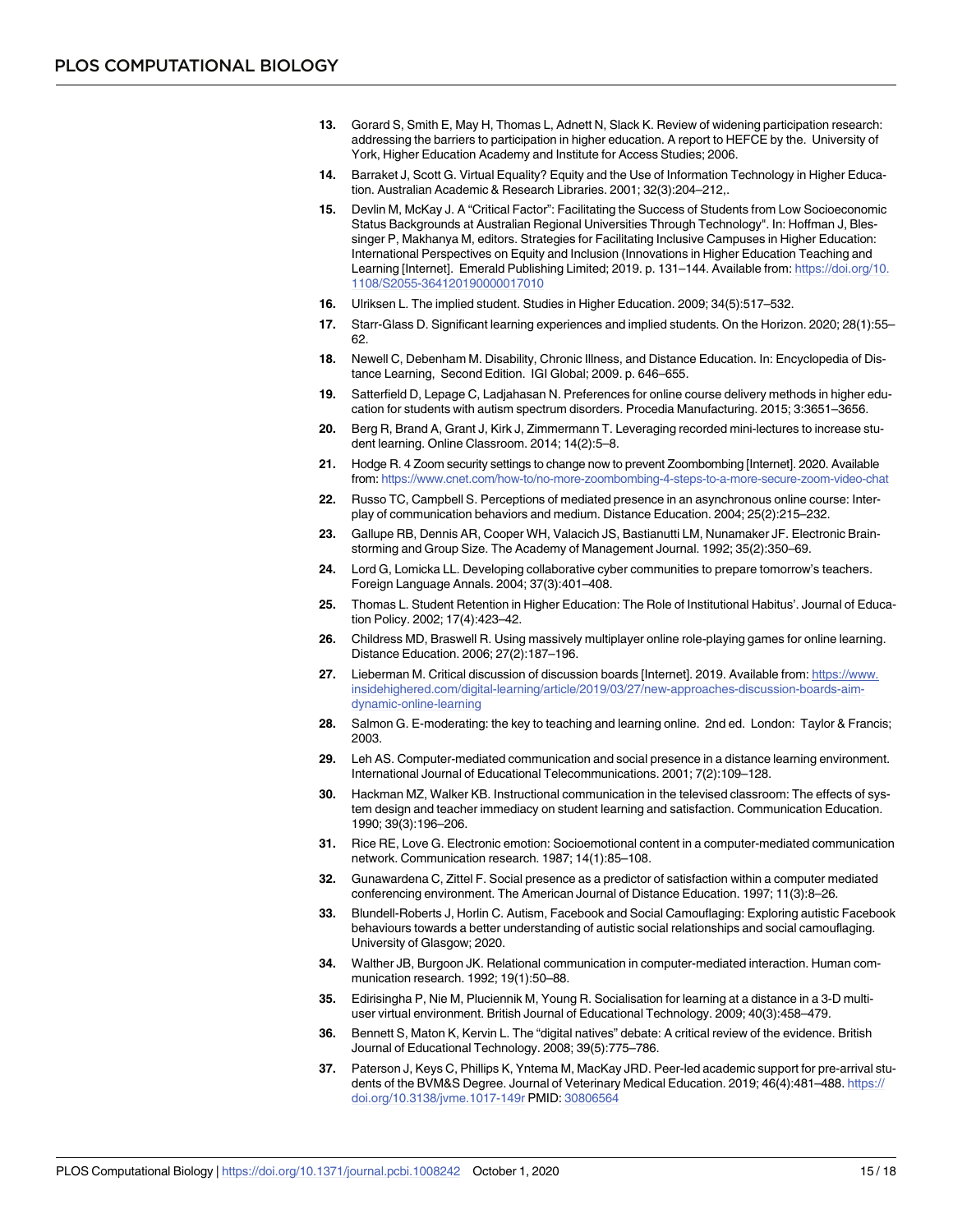- <span id="page-15-0"></span>**[38.](#page-5-0)** Commission E. ECTS Users' Guide. 2015.
- **[39.](#page-6-0)** Ewald J. The Inbox: Understanding and maximising student-instructor email. Equinox Publishing Limited ISBN. 2016;9781781791141.
- **[40.](#page-6-0)** Bloxham S, Campbell L. Generating dialogue in assessment feedback: Exploring the use of interactive cover sheets. Assessment and Evaluation in Higher Education. 2010; 35(3):291–300.
- **[41.](#page-6-0)** Carless D. Differing perceptions in the feedback process. Studies in Higher Education. 2006; 31 (2):219–233.
- **[42.](#page-6-0)** Hattie J, Timperley H. The power of feedback. Review of Educational Research. 2007; 77(1):81–112.
- **[43.](#page-6-0)** Lea MR, Street BV. The "Academic Literacies" Model: Theory and Applications. Theory Into Practice. 2006; 45(4):366–377.
- **[44.](#page-6-0)** MacKay JRD, Hughes K, Marzetti H, Lent N, Rhind S. Using National Student Survey (NSS) Qualitative Data to Explore Disciplinary Cultures Around Assessment and Feedback. Higher Education Pedagogies. 2019; 4(1):315–330.
- **[45.](#page-6-0)** Sadler DR. Beyond feedback: developing student capability in complex appraisal. Assessment & Evaluation in Higher Education. 2010; 35(5):535–550.
- **[46.](#page-6-0)** Carless D. Exploring learning-oriented assessment processes. Higher Education. 2015; 69(6):963– 976.
- **[47.](#page-6-0)** Boud D, Falchikov N. Aligning assessment with long-term learning. Assessment & Evaluation in Higher Education. 2006; 31(4):399–413.
- **[48.](#page-6-0)** Sadler DR. Formative assessment and the design of instructional systems. Instructional Science. 1989; 18:119–144.
- **[49.](#page-6-0)** Earl LM. Assessment of Learning, for Learning, and as Learning. In: Assessment as Learning: Using Classroom Assessment to Maximise Student Learning [Internet]. 2013. p. 25–34. Available from: [https://books.google.co.uk/books?hl=en&lr=&id=MlPGImQEh4MC&oi=fnd&pg=PP1&dq=Earl+L.](https://books.google.co.uk/books?hl=en&lr=&id=MlPGImQEh4MC&oi=fnd&pg=PP1&dq=Earl+L.+Assessment+As+Learning:+Using+classroom+assessment+to+maximize+student+learning.+Experts+in+Assessment+series.+Thousand+Oaks,+California.:+Corwin+Press,+inc.+%3B+2003.&ots) [+Assessment+As+Learning:+Using+classroom+assessment+to+maximize+student+learning.](https://books.google.co.uk/books?hl=en&lr=&id=MlPGImQEh4MC&oi=fnd&pg=PP1&dq=Earl+L.+Assessment+As+Learning:+Using+classroom+assessment+to+maximize+student+learning.+Experts+in+Assessment+series.+Thousand+Oaks,+California.:+Corwin+Press,+inc.+%3B+2003.&ots) [+Experts+in+Assessment+series.+Thousand+Oaks,+California.:+Corwin+Press,+inc.+%3B+2003.](https://books.google.co.uk/books?hl=en&lr=&id=MlPGImQEh4MC&oi=fnd&pg=PP1&dq=Earl+L.+Assessment+As+Learning:+Using+classroom+assessment+to+maximize+student+learning.+Experts+in+Assessment+series.+Thousand+Oaks,+California.:+Corwin+Press,+inc.+%3B+2003.&ots) [&ots](https://books.google.co.uk/books?hl=en&lr=&id=MlPGImQEh4MC&oi=fnd&pg=PP1&dq=Earl+L.+Assessment+As+Learning:+Using+classroom+assessment+to+maximize+student+learning.+Experts+in+Assessment+series.+Thousand+Oaks,+California.:+Corwin+Press,+inc.+%3B+2003.&ots)
- **[50.](#page-6-0)** Vanderburgh PM. Open-book tests and student-authored exam questions as useful tools to increase critical thinking. Advances in physiology education. 2005; 29(3):183–184.
- **[51.](#page-6-0)** Williams JB, Wong A. The efficacy of final examinations: A comparative study of closed-book, invigilated exams and open-book, open-web exams. British Journal of Educational Technology. 2009; 40 (2):227–236.
- **[52.](#page-7-0)** Vanderoost J, Janssen R, Eggermont J, Callens R, De Laet T. Elimination testing with adapted scoring reduces guessing and anxiety in multiple-choice assessments, but does not increase grade average in comparison with negative marking. PLoS ONE. 2018; 13(10).
- **[53.](#page-7-0)** Denny P, Luxton-Reilly A, Hamer J. The PeerWise system of student contributed assessment questions. In: Proceedings of the tenth conference on Australasian computing education. 2008. p. 69–74.
- **[54.](#page-7-0)** Bloxham S. You can see the quality in front of your eyes": Grounding academic standards between rationality and interpretation. Quality in Higher Education. 2012; 18(2):185–204.
- **[55.](#page-7-0)** Fredricks JA, Blumenfeld PC, Paris AH. School Engagement: Potential of the Concept, State of the Evidence. Review of Educational Research. 2004; 74(1):59–109.
- **[56.](#page-7-0)** Kahu ER. Framing student engagement in higher education. Studies in Higher Education. 2013; 38 (5):758–773.
- **[57.](#page-7-0)** Cook-Sather A, Bovill C, Felten P. Engaging Students as Partners in Learning and Teaching: A Guide for Faculty [Internet]. 2014. Available from: [http://eu.wiley.com/WileyCDA/WileyTitle/productCd-](http://eu.wiley.com/WileyCDA/WileyTitle/productCd-1118434587.html)[1118434587.html](http://eu.wiley.com/WileyCDA/WileyTitle/productCd-1118434587.html)
- **[58.](#page-8-0)** Nordmann E, Mcgeorge P. Lecture capture in higher education: time to learn from the learners [Internet]. Preprint. 2018. Available from: <https://doi.org/10.31234/osf.io/ux29v>
- **[59.](#page-8-0)** Fiorella L, Mayer RE. What works and doesn't work with instructional video. What works and doesn't work with instructional video. Computers in Human Behavior. 2018; 89:465–470.
- **[60.](#page-8-0)** Kizilcec RF, Bailenson JN, Gomez CJ. The instructor's face in video instruction: Evidence from two large-scale field studies. Journal of Educational Psychology. 2015; 107(3):724.
- **[61.](#page-9-0)** University O. 2020. Available from: <http://www.open.ac.uk/blogs/innovating/>
- **[62.](#page-9-0)** I.O.P. The Physics Degree: Graduate Skills Base and the Core of Physics. 2011.
- **63.** R.C.V.S. RCVS Day One Competences. Royal College of Veterinary Surgeons; 2014. 1–10 1–10 p.
- **[64.](#page-9-0)** R.S.C. Accreditation of Degree Programmes. Cambridge: Royal Society of Chemistry; 2015.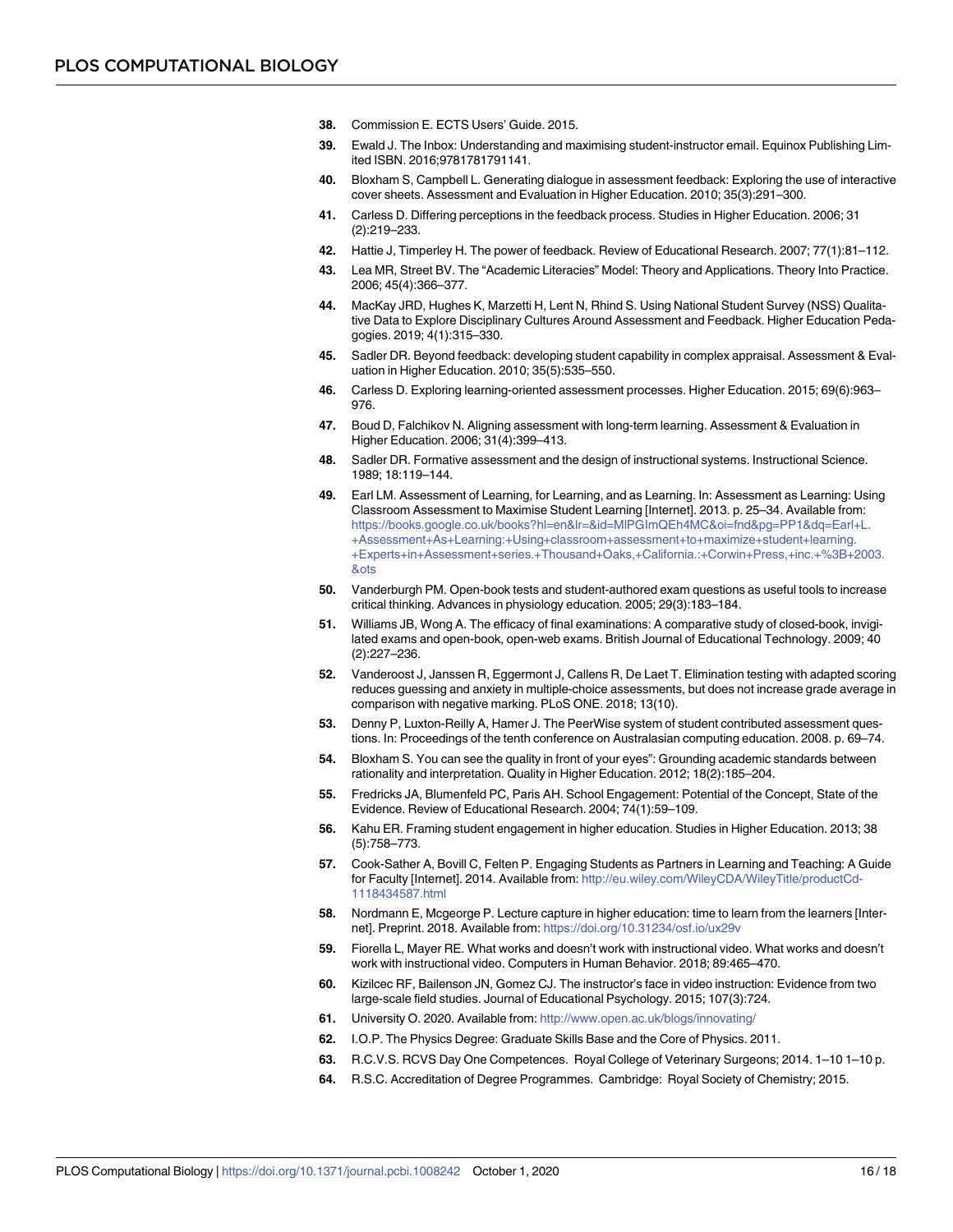- <span id="page-16-0"></span>**[65.](#page-9-0)** Brinson JR. Learning outcome achievement in non-traditional (virtual and remote) versus traditional (hands-on) laboratories: A review of the empirical research. Computers & Education. 2015; 87:218– 237.
- **[66.](#page-9-0)** Hofstein A, Lunetta VN. The laboratory in science education: Foundations for the twenty-first century. Science Education. 2004; 88(1):28–54.
- **[67.](#page-9-0)** DeKorver BK, Towns MH. General chemistry students' goals for chemistry laboratory coursework. Journal of Chemical Education. 2015; 92(12):2031–2037.
- **[68.](#page-9-0)** DeKorver BK, Towns MH. Upper-level undergraduate chemistry students' goals for their laboratory coursework. Journal of Research in Science Teaching. 2016; 53(8):1198–1215.
- **[69.](#page-9-0)** Sampson V, Grooms J, Walker JP. Argument-Driven Inquiry as a way to help students learn how to participate in scientific argumentation and craft written arguments: An exploratory study. Science Education. 2011; 95(2):217–257.
- **[70.](#page-9-0)** Woodfield BF, Andrus MB, Andersen T, Miller J, Simmons B, Stanger R, et al. The virtual ChemLab project: A realistic and sophisticated simulation of organic synthesis and organic qualitative analysis. Journal of Chemical Education. 2005; 82(11):1728.
- **[71.](#page-9-0)** Dunnagan CL, Dannenberg DA, Cuales MP, Earnest AD, Gurnsey RM, Gallardo-Williams MT. Production and Evaluation of a Realistic Immersive Virtual Reality Organic Chemistry Laboratory Experience. Infrared Spectroscopy: ACS Publications; 2019.
- **[72.](#page-9-0)** Reece AJ, Butler MB. Virtually the Same: A Comparison of STEM Students Content Knowledge, Course Performance, and Motivation to Learn in Virtual and Face-to-Face Introductory Biology Laboratories. Journal of College Science Teaching. 2017; 46(3).
- **[73.](#page-9-0)** Seery MK, Agustian HY, Doidge ED, Kucharski MM, O'Connor HM, Price A. Developing laboratory skills by incorporating peer-review and digital badges. Chemistry Education Research and Practice. 2017; 18(3):403–419.
- **[74.](#page-9-0)** Perron NJ, Louis-Simonet M, Cerutt B, Pfarrwaller E, Sommer J, Nendaz M. Feedback in formative OSCEs: comparison between direct observation and video-based formats. Medical Education Online. 2016; 21(1).
- **[75.](#page-9-0)** Crowther E, Bell C, Warman S. Tips for teaching hands-on practical skills. Practice. 2014; 36:369– 370.
- **[76.](#page-9-0)** Union M. Guidance for teachings moving over to online teaching during the coronavirus outbreak [Internet]. 2020. Available from: [https://www.musiciansunion.org.uk/Home/Advice/covid-19/music](https://www.musiciansunion.org.uk/Home/Advice/covid-19/music-teaching/online)[teaching/online](https://www.musiciansunion.org.uk/Home/Advice/covid-19/music-teaching/online)
- **[77.](#page-9-0)** Cronie KFC. How choirs can keep singing together during the lockdown [Internet]. 2020. Available from: <https://www.rte.ie/brainstorm/2020/0421/1132807-choirs-lockdown-pandemic-coronavirus/>
- **[78.](#page-9-0)** Hensen C, Barbera J. Assessing Affective Differences between a Virtual General Chemistry Experiment and a Similar Hands-On Experiment. Journal of Chemical Education. 2019; 96(10):2097–2108.
- **[79.](#page-10-0)** Motion A. On course for openness [Internet]. 2020. Available from: [https://www.chemistryworld.com/](https://www.chemistryworld.com/opinion/on-course-for-openness/4011079.article#/) [opinion/on-course-for-openness/4011079.article#/](https://www.chemistryworld.com/opinion/on-course-for-openness/4011079.article#/)
- **[80.](#page-10-0)** Society BP. Standards for the accreditation of undergraduate, conversion and integrated Masters programmes in psychology [Internet]. 2019. Available from: [https://www.bps.org.uk/sites/www.bps.org.](https://www.bps.org.uk/sites/www.bps.org.uk/files/Accreditation/Undergraduate%20Accreditation%20Handbook%202019.pdf) [uk/files/Accreditation/Undergraduate%20Accreditation%20Handbook%202019.pdf](https://www.bps.org.uk/sites/www.bps.org.uk/files/Accreditation/Undergraduate%20Accreditation%20Handbook%202019.pdf)
- **[81.](#page-10-0)** Society BP. Guidance for BPS accredited programmes for undergraduate, conversion and integrated Masters programmes in psychology in relation to the Covid-19 outbreak [Internet]. 2020. Available from: [https://www.bps.org.uk/sites/www.bps.org.uk/files/Accreditation/Guidance%20for%20UG%2C](https://www.bps.org.uk/sites/www.bps.org.uk/files/Accreditation/Guidance%20for%20UG%2C%20conversion%20and%20Msc%20programmes%20during%20the%20Covid-19%20outbreak.pdf) [%20conversion%20and%20Msc%20programmes%20during%20the%20Covid-19%20outbreak.pdf](https://www.bps.org.uk/sites/www.bps.org.uk/files/Accreditation/Guidance%20for%20UG%2C%20conversion%20and%20Msc%20programmes%20during%20the%20Covid-19%20outbreak.pdf)
- **[82.](#page-10-0)** Agustian HY, Seery MK. Reasserting the role of pre-laboratory activities in chemistry education: a proposed framework for their design. Chemistry Education Research and Practice. 2017; 18:518–532.
- **[83.](#page-10-0)** Makransky G, Terkildsen TS, Mayer RE. Adding immersive virtual reality to a science lab simulation causes more presence but less learning. Learning and Instruction. 2019 Apr 1; 60:225–36.
- **[84.](#page-10-0)** Jisc. Resources for Coronavirus crisis [Internet]. 2020. Available from: [https://subscriptionsmanager.](https://subscriptionsmanager.jisc.ac.uk/about/resources-for-coronavirus-crisis#) [jisc.ac.uk/about/resources-for-coronavirus-crisis#](https://subscriptionsmanager.jisc.ac.uk/about/resources-for-coronavirus-crisis#)
- **[85.](#page-10-0)** Molloy JC. The open knowledge foundation: open data means better science. PLoS Biol. 2011 Dec 6; 9(12):e1001195. <https://doi.org/10.1371/journal.pbio.1001195> PMID: [22162946](http://www.ncbi.nlm.nih.gov/pubmed/22162946)
- **[86.](#page-10-0)** Janssen M., Charalabidis Y. and Zuiderwijk A., 2012. Benefits, adoption barriers and myths of open data and open government. Information systems management, 29(4), pp.258–268.
- **[87.](#page-10-0)** Lowndes JS, Best BD, Scarborough C, Afflerbach JC, Frazier MR, O'Hara CC, Jiang N, Halpern BS. Our path to better science in less time using open data science tools. Nature ecology & evolution. 2017 May 23; 1(6):1–7.